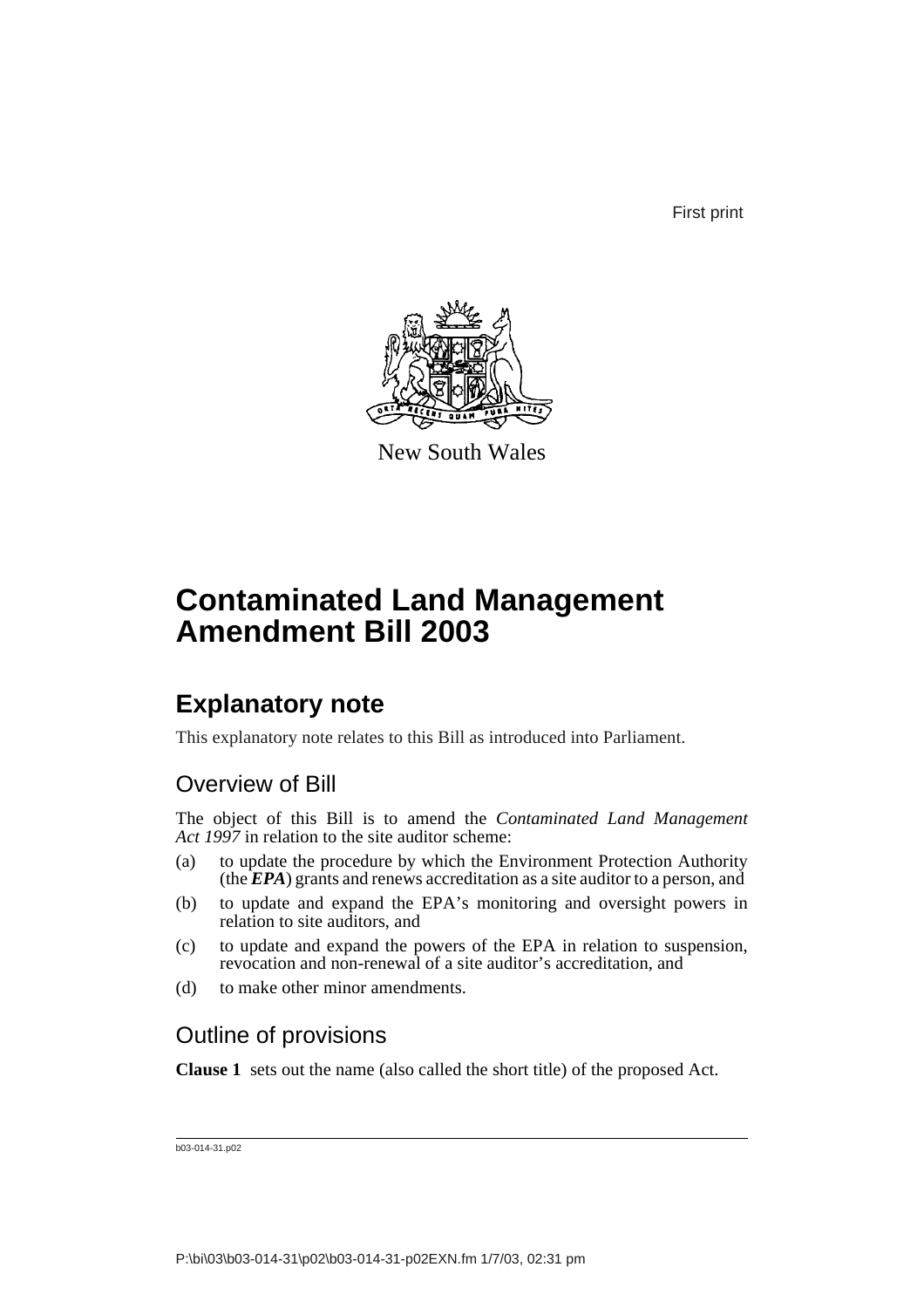Explanatory note

**Clause 2** provides for the commencement of the proposed Act on a day or days to be appointed by proclamation.

**Clause 3** is a formal provision giving effect to the amendments to the *Contaminated Land Management Act 1997* (the *Principal Act*) set out in Schedule 1.

### **Schedule 1 Amendments**

### **Accreditation and renewal of accreditation**

**Schedule 1 [10]** replaces provisions of the Principal Act relating to the grant and renewal of accreditation as a site auditor. The new provisions make a clear distinction between a first application for accreditation and subsequent renewals of accreditation. The provisions enhance the powers of the EPA to refuse accreditation (proposed sections 50, 51 and 52). **Schedule 1 [10]** also inserts a new section into the Principal Act which makes it clear that the accreditation panel is an advisory body only and that the decision to grant or refuse accreditation lies with the EPA (proposed sections 49 and 50).

### **Conditions and directions**

**Schedule 1 [10]** also contains provisions that permit accreditation and a renewal of accreditation to be granted subject to conditions. The EPA is permitted to impose further conditions on the accreditation at any time or vary or revoke such conditions (proposed section 53). The provisions also allow the EPA to direct a site auditor (in writing) to take specified action, or refrain from taking specified action, relating to the conduct of a site audit or the making of a site audit report or site audit statement. A direction may require a site auditor to refrain from conducting a site audit or class of site audits (proposed section 53A).

**Schedule 1 [14]** makes it an offence (punishable by a maximum penalty of \$66,000) for an individual to make any representation, or to cause or allow any representation to be made, to the effect that the individual is authorised by his or her accreditation to carry out a statutory site audit or class of statutory site audits if the individual is prohibited from carrying out that site audit or class of site audits by a condition of his or her accreditation.

### **Site audit reports and site audit statements**

Schedule 1 [10] also requires site audits, site audit reports and site audit statements to be prepared and furnished in compliance with the Principal Act, including any EPA guidelines and having regard to any applicable environmental planning instruments. A site auditor is to prepare a site audit report in writing whenever he or she carries out a site audit and furnish that

Explanatory note page 2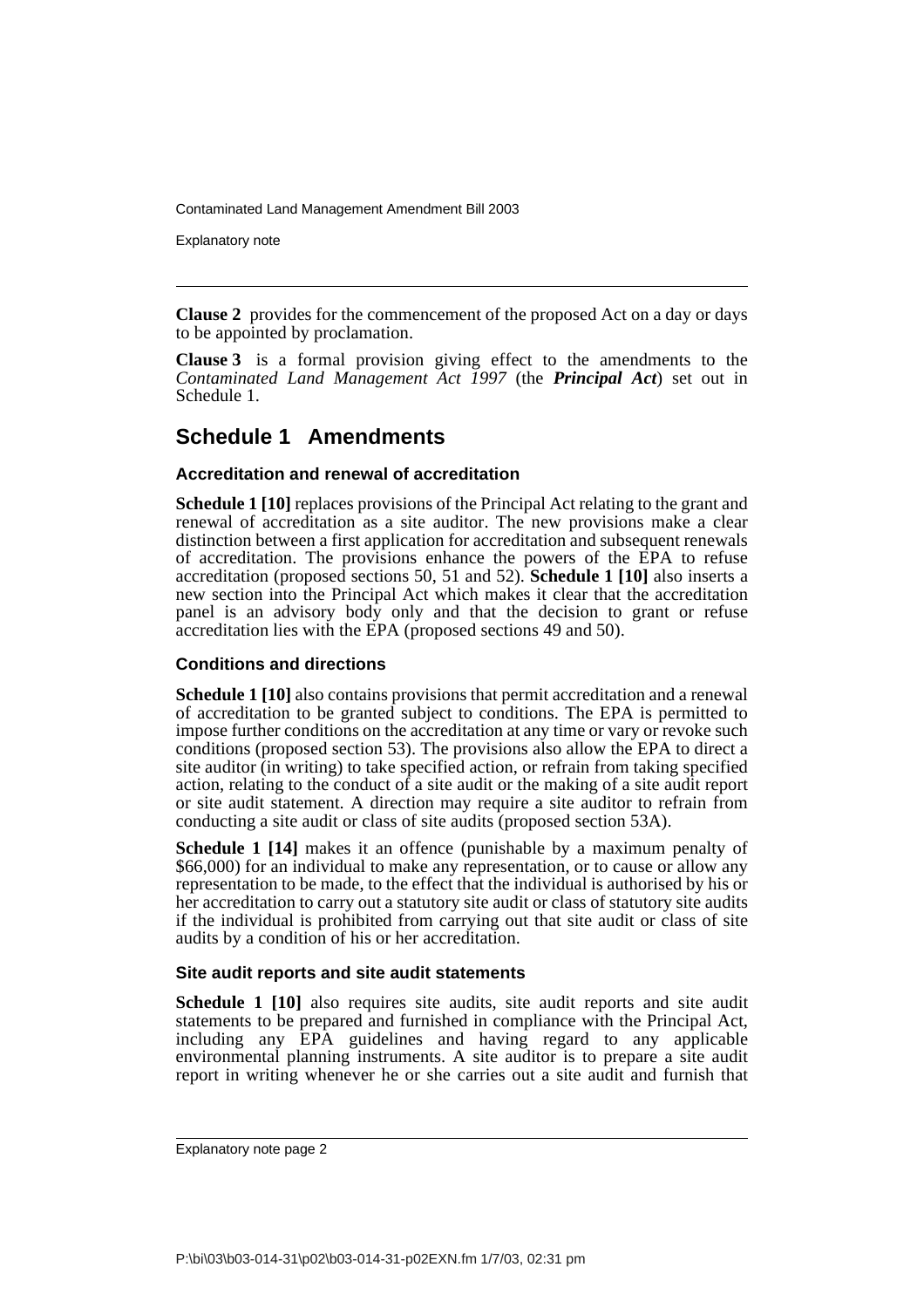Explanatory note

report to the person who commissioned the site audit. The provisions also set out the requirements in relation to the preparation of a site audit report and a site audit statement and the order in which they must be prepared (proposed section 53B).

### **Notification**

**Schedule 1 [10]** also contains a provision that sets out some of the material changes to the circumstances of a site auditor's employment, or changes that may affect a site auditor's accreditation or work as an accredited site auditor, that must be notified to the EPA by the site auditor. These include changes to the site auditor's team, changes to the site auditor's professional indemnity insurance, legal or disciplinary action taken against the site auditor and any other matter prescribed by the regulations (proposed section 53D).

### **Conflicts of interest**

**Schedule 1 [11] and [12]** prohibit a site auditor from carrying out a site audit of land if it involves the site auditor reviewing any aspect of work carried out by, or a report written by, the site auditor or a person who is related to the site auditor. The categories of persons that are considered to be related to the site auditor for the purposes of the section are also expanded to include a person who is employed by the same employer as the site auditor.

### **Revocation, suspension or refusal to renew accreditation**

**Schedule 1 [13]** makes the grounds for revoking or suspending a site auditor's accreditation consistent with the grounds for refusing to renew accreditation. The existing grounds are expanded to include a number of new matters, including the following:

- (a) contravention of a condition of accreditation or a direction,
- (b) provision of false or misleading information in connection with an application for accreditation or renewal of accreditation,
- (c) the EPA being of the opinion that the action is justified having regard to the quality of the site auditor's work in recent accreditation periods, any formal or informal disciplinary action taken against the site auditor under the Principal Act or any other matter that the EPA considers to be relevant to the site auditor's suitability for accreditation.

A suspension of accreditation may be for a specified period, until completion of specified conditions, or until further written notice by the EPA.

The EPA must not suspend, revoke or refuse to renew accreditation unless before doing so it has given notice to the site auditor specifying the reasons for its intention to take the action, given the site auditor a reasonable opportunity to make submissions and taken into consideration any submission made.

Explanatory note page 3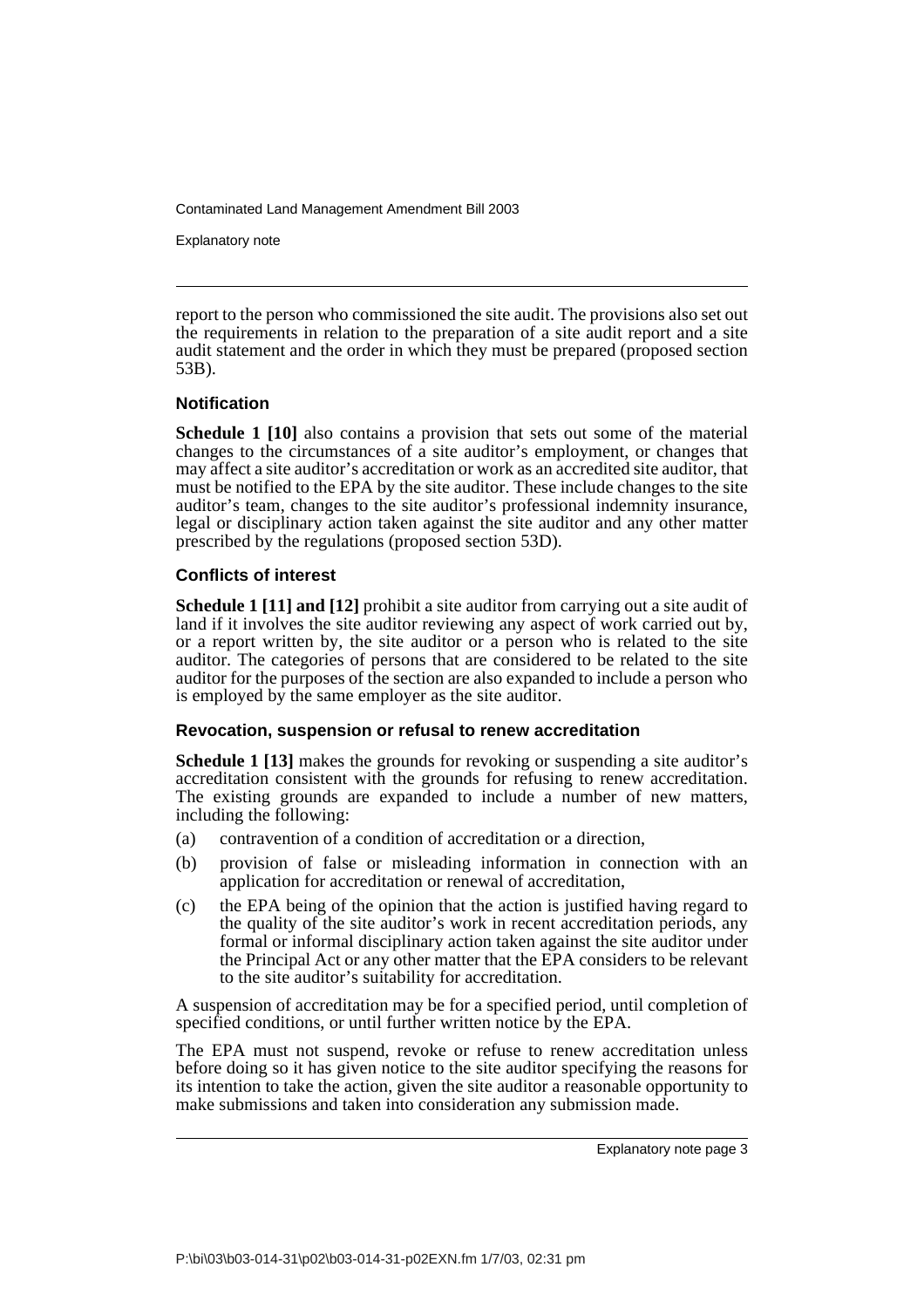Explanatory note

### **Other matters**

**Schedule 1 [3]** permits a person who is a contaminator of land (whether or not that person is the principal contaminator), and who carries out the requirements of an investigation or remediation order, to recover a portion of the person's costs from each other person who also had responsibility for the contamination. **Schedule 1 [2] makes a consequential amendment.** 

**Schedule 1 [13]** also makes it clear that a corporation may be convicted of the offence of knowingly providing false or misleading information in connection with a site audit (individuals are already covered by the offence) and increases the maximum penalty for the offence to \$137,500 in the case of a corporation, or to \$66,000 or imprisonment for 2 years or both, in the case of an individual.

**Schedule 1 [15]** requires the EPA to notify site auditors in writing about any new EPA guidelines or changes to existing EPA guidelines.

**Schedule 1 [1] and [4]–[8]** update certain definitions and insert new definitions into the Principal Act. **Schedule 1 [9]** makes consequential amendments.

**Schedule 1 [16]** permits regulations to be made in relation to the refund or waiver of fees payable under Part 4 of the Principal Act and removes the specific power to prescribe the form of a site audit statement in the regulations.

**Schedule 1 [17] and [18]** contain provisions of a savings and transitional nature.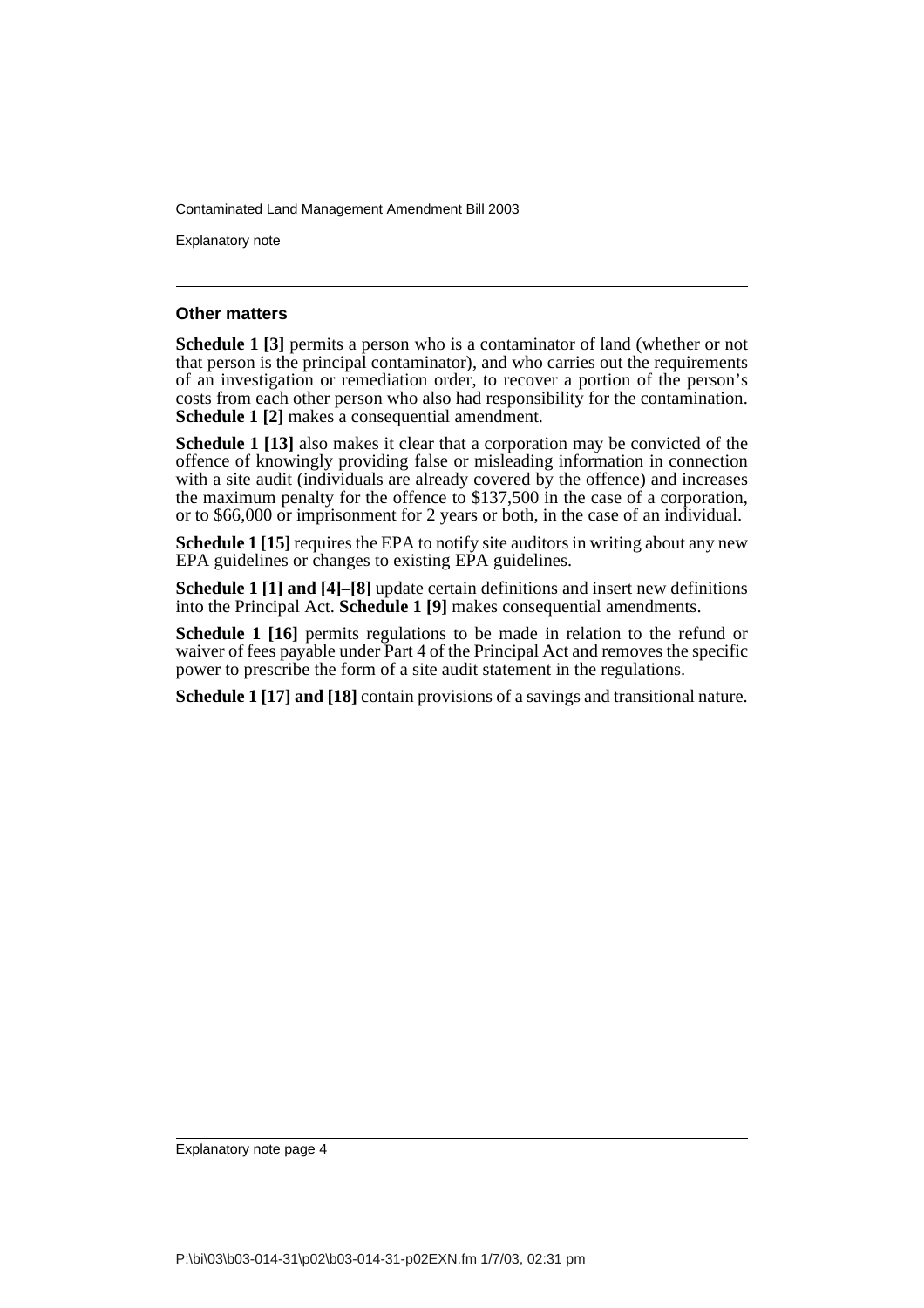First print



New South Wales

# **Contaminated Land Management Amendment Bill 2003**

## **Contents**

|   |                                                              | Page |
|---|--------------------------------------------------------------|------|
|   | Name of Act                                                  |      |
| 2 | Commencement                                                 | 2    |
|   | Amendment of Contaminated Land Management Act 1997<br>No 140 |      |
|   | Schedule 1 Amendments                                        | 3    |

b03-014-31.p02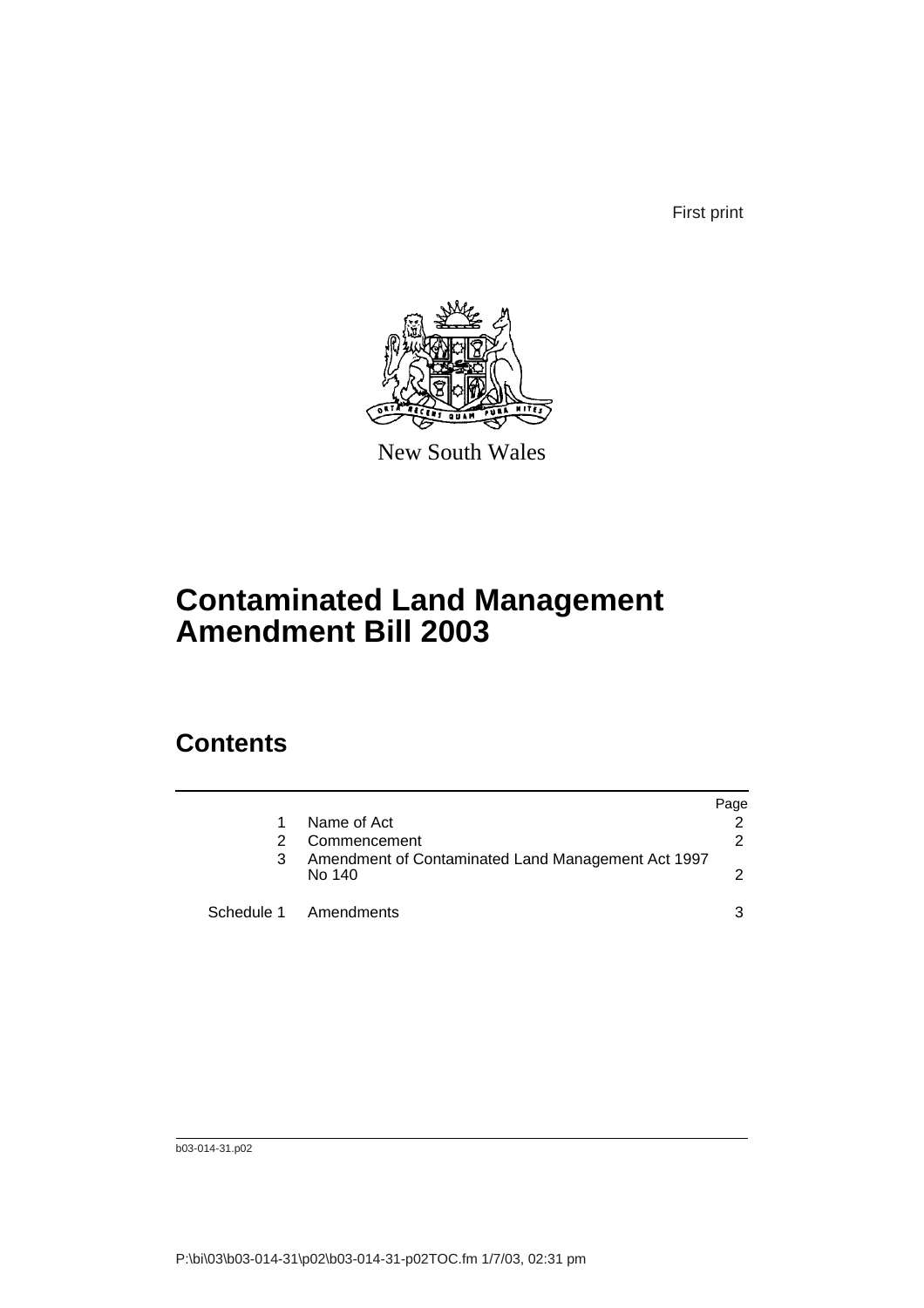**Contents** 

Page

Contents page 2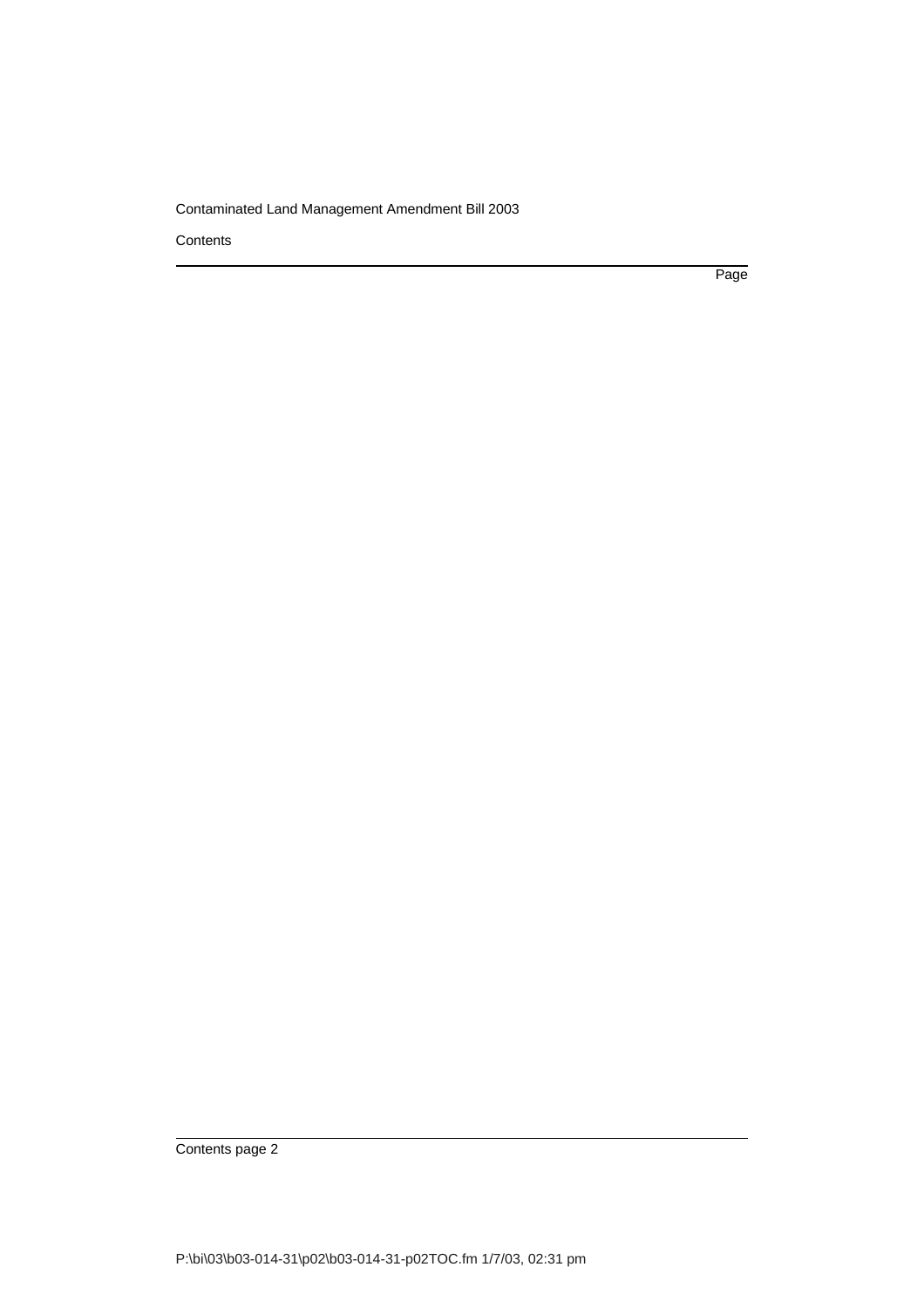

New South Wales

# **Contaminated Land Management Amendment Bill 2003**

No , 2003

### **A Bill for**

An Act to amend the *Contaminated Land Management Act 1997* with respect to the accreditation of site auditors; and for other purposes.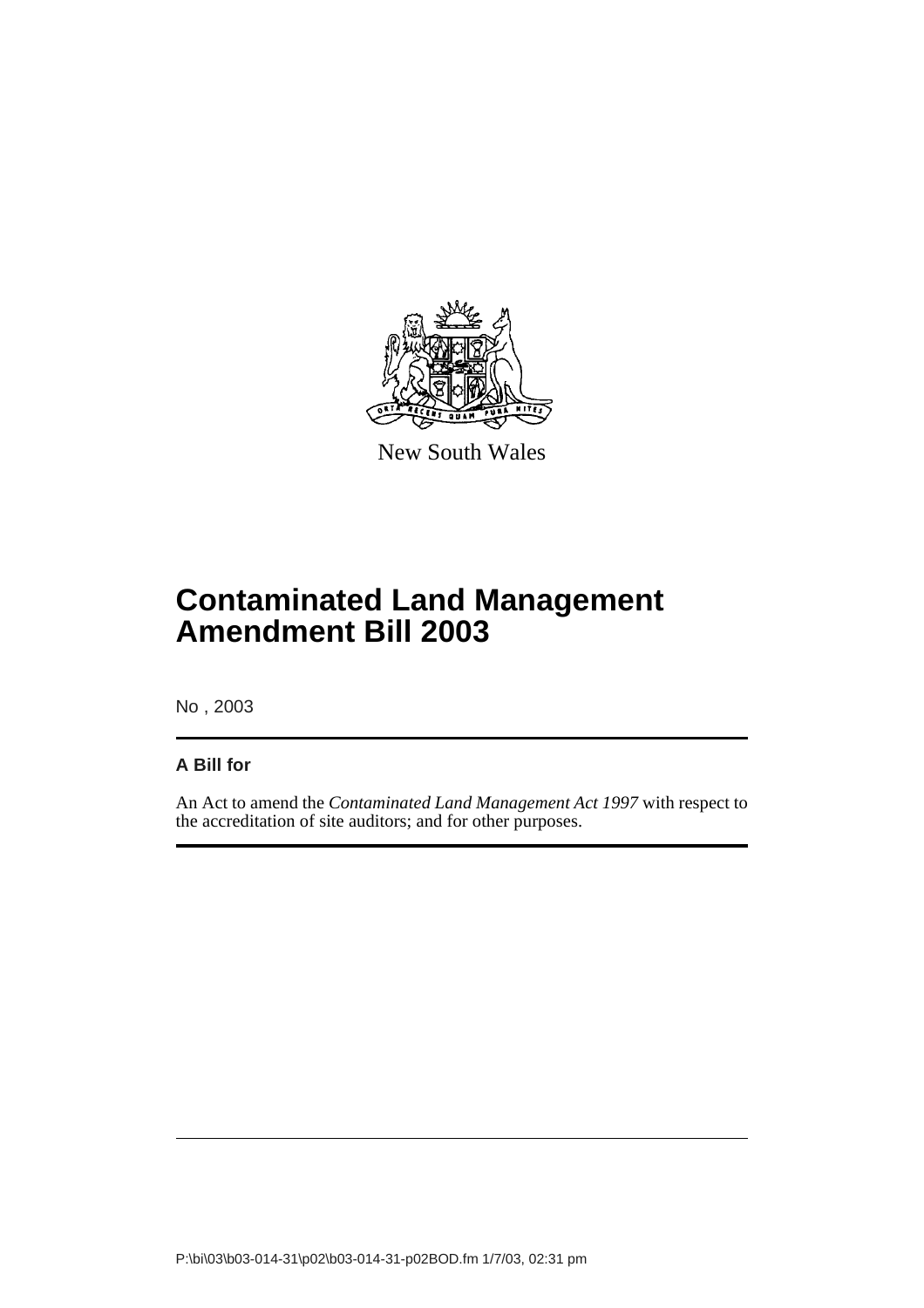<span id="page-7-2"></span><span id="page-7-1"></span><span id="page-7-0"></span>

| The Legislature of New South Wales enacts: |                                                                                          |                      |
|--------------------------------------------|------------------------------------------------------------------------------------------|----------------------|
|                                            | Name of Act                                                                              | 2                    |
|                                            | This Act is the <i>Contaminated Land Management Amendment</i><br>Act 2003.               | 3<br>4               |
|                                            | <b>Commencement</b>                                                                      | 5                    |
|                                            | This Act commences on a day or days to be appointed by<br>proclamation.                  | 6<br>$\overline{7}$  |
| 3                                          | Amendment of Contaminated Land Management Act 1997 No 140                                | 8                    |
|                                            | The <i>Contaminated Land Management Act 1997</i> is amended as set<br>out in Schedule 1. | 9<br>10 <sup>1</sup> |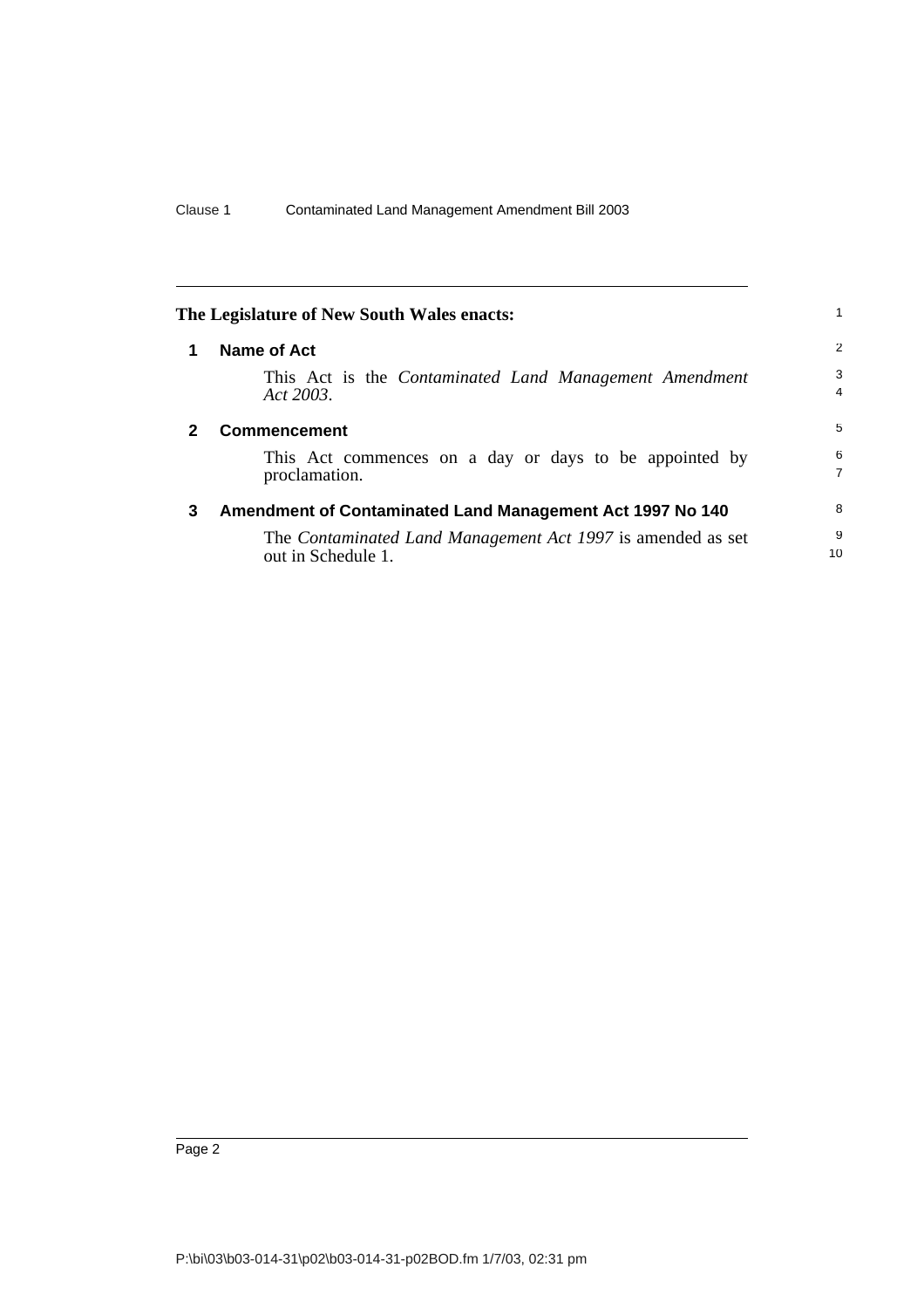Amendments Schedule 1

l,

Ù.

J.

<span id="page-8-0"></span>

|       |                       | <b>Schedule 1 Amendments</b><br>(Section 3)                                                                                                                                                                                                                                                                                                                                                                                                                                                       | $\mathbf{1}$<br>$\overline{2}$               |
|-------|-----------------------|---------------------------------------------------------------------------------------------------------------------------------------------------------------------------------------------------------------------------------------------------------------------------------------------------------------------------------------------------------------------------------------------------------------------------------------------------------------------------------------------------|----------------------------------------------|
| $[1]$ |                       | <b>Section 4 Definitions</b>                                                                                                                                                                                                                                                                                                                                                                                                                                                                      | 3                                            |
|       |                       | Insert in alphabetical order:                                                                                                                                                                                                                                                                                                                                                                                                                                                                     | 4                                            |
|       |                       | <i>accreditation panel</i> means the accreditation panel convened<br>by the EPA under Part 4.                                                                                                                                                                                                                                                                                                                                                                                                     | 5<br>6                                       |
|       |                       | <i>guideline</i> means a guideline made or approved by the EPA<br>under section 105 and for the time being having effect under<br>that section.                                                                                                                                                                                                                                                                                                                                                   | $\overline{7}$<br>8<br>9                     |
| [2]   |                       | Section 36 Recovery of costs of investigation or remediation                                                                                                                                                                                                                                                                                                                                                                                                                                      | 10                                           |
|       |                       | Omit "(including principal responsibility)" from section 36 (1).                                                                                                                                                                                                                                                                                                                                                                                                                                  | 11                                           |
| $[3]$ | <b>Section 36 (2)</b> |                                                                                                                                                                                                                                                                                                                                                                                                                                                                                                   | 12                                           |
|       |                       | Omit the subsection. Insert instead:                                                                                                                                                                                                                                                                                                                                                                                                                                                              | 13                                           |
|       | (2)                   | Investigator or remediator is contaminator                                                                                                                                                                                                                                                                                                                                                                                                                                                        | 14                                           |
|       |                       | If a person who, in relation to the contamination of land with<br>a substance in such a way as to present a significant risk of<br>harm, carries out the requirements of an investigation or<br>remediation<br>order had some responsibility for<br>the<br>contamination, the person may recover in a court of<br>competent jurisdiction from each other person who also had<br>responsibility for the contamination a portion of the first<br>person's costs in carrying out those requirements. | 15<br>16<br>17<br>18<br>19<br>20<br>21<br>22 |
| [4]   |                       | <b>Section 47 Definitions</b>                                                                                                                                                                                                                                                                                                                                                                                                                                                                     | 23                                           |
|       | 47 $(1)$ :            | Insert after paragraph (b) (ii) in the definition of <i>site audit</i> in section                                                                                                                                                                                                                                                                                                                                                                                                                 | 24<br>25                                     |
|       |                       | whether the land is suitable for any specified use<br>(iia)<br>or range of uses,                                                                                                                                                                                                                                                                                                                                                                                                                  | 26<br>27                                     |
| [5]   | <b>Section 47 (1)</b> |                                                                                                                                                                                                                                                                                                                                                                                                                                                                                                   | 28                                           |
|       |                       | Insert in alphabetical order:                                                                                                                                                                                                                                                                                                                                                                                                                                                                     | 29                                           |
|       |                       | site <i>audit report</i> means a site audit report prepared by a site<br>auditor in accordance with this Part.                                                                                                                                                                                                                                                                                                                                                                                    | 30<br>31                                     |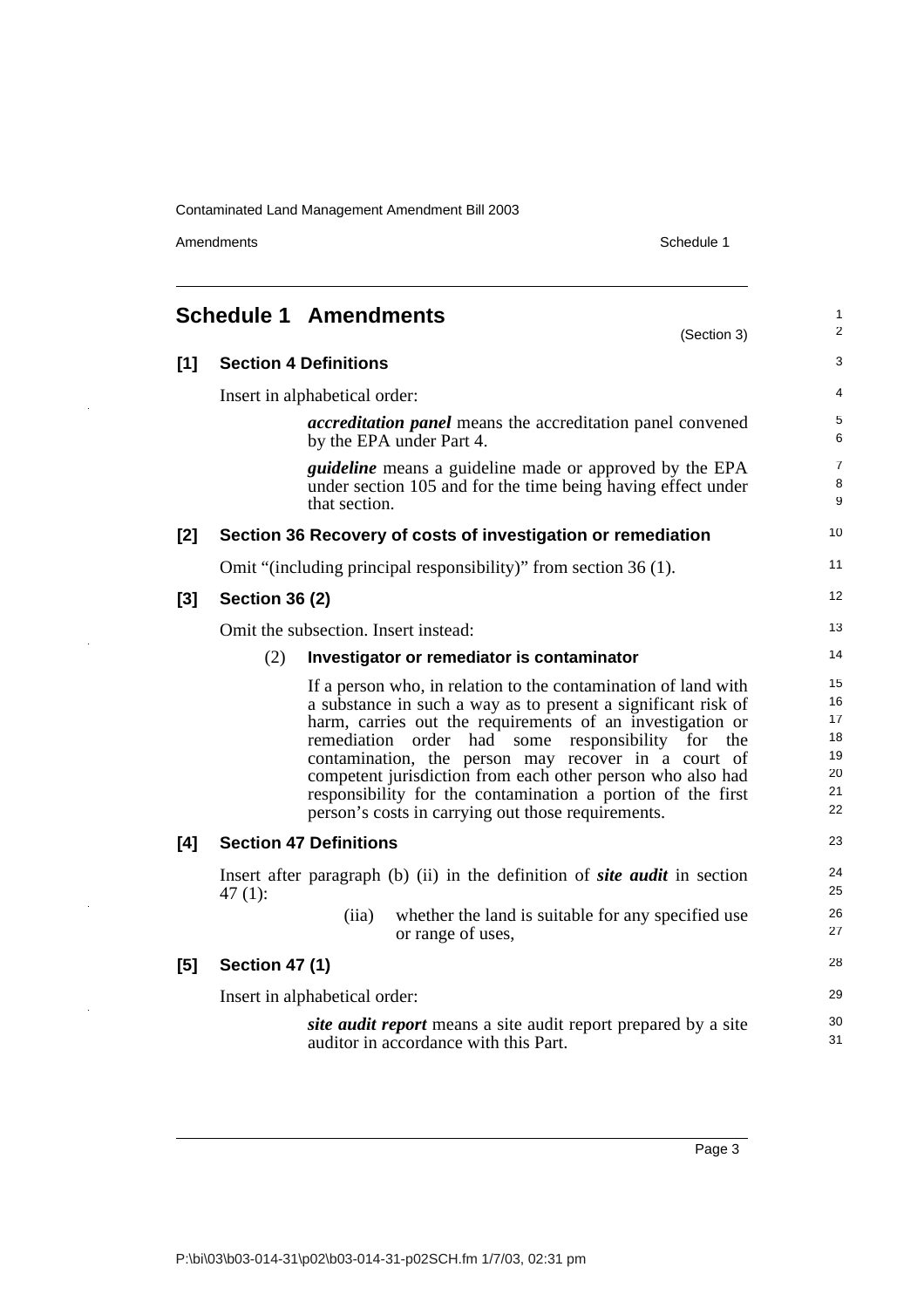Schedule 1 Amendments

| [6]    | Section 47 (1), definition of "site audit statement" |                                         |                                                                                                                                                                                                                                               |                                   |  |  |  |  |
|--------|------------------------------------------------------|-----------------------------------------|-----------------------------------------------------------------------------------------------------------------------------------------------------------------------------------------------------------------------------------------------|-----------------------------------|--|--|--|--|
|        |                                                      |                                         | Omit the definition. Insert instead:                                                                                                                                                                                                          | $\overline{2}$                    |  |  |  |  |
|        |                                                      |                                         | site <i>audit statement</i> means a site audit statement prepared by<br>a site auditor in accordance with this Part.                                                                                                                          | 3<br>4                            |  |  |  |  |
| $[7]$  | <b>Section 47 (2)</b>                                |                                         |                                                                                                                                                                                                                                               |                                   |  |  |  |  |
|        |                                                      | requirement".                           | Omit "a site audit carried out for the purposes of a statutory                                                                                                                                                                                | 6<br>$\overline{7}$               |  |  |  |  |
|        |                                                      |                                         | Insert instead "a <i>statutory site audit</i> ".                                                                                                                                                                                              | 8                                 |  |  |  |  |
| [8]    |                                                      |                                         | Section 47 (2) (a1)                                                                                                                                                                                                                           | 9                                 |  |  |  |  |
|        |                                                      |                                         | Insert after section 47 $(2)$ $(a)$ :                                                                                                                                                                                                         | 10 <sup>1</sup>                   |  |  |  |  |
|        |                                                      |                                         | a voluntary investigation proposal that has been the<br>$\left( a1\right)$<br>subject of the EPA's agreement under section 19 or a<br>voluntary remediation proposal that has been the<br>subject of the EPA's agreement under section 26, or | 11<br>12 <sup>2</sup><br>13<br>14 |  |  |  |  |
| [9]    |                                                      | <b>Section 48 Statutory site audits</b> |                                                                                                                                                                                                                                               |                                   |  |  |  |  |
|        |                                                      | occurring.                              | Omit "a site audit for the purposes of a statutory requirement" wherever                                                                                                                                                                      | 16<br>17                          |  |  |  |  |
|        | Insert instead "a statutory site audit".             |                                         |                                                                                                                                                                                                                                               |                                   |  |  |  |  |
| $[10]$ |                                                      |                                         | Sections 49-53D                                                                                                                                                                                                                               | 19                                |  |  |  |  |
|        |                                                      |                                         | Omit sections 49–53. Insert instead:                                                                                                                                                                                                          | 20                                |  |  |  |  |
|        | 49                                                   |                                         | <b>Accreditation panel</b>                                                                                                                                                                                                                    | 21                                |  |  |  |  |
|        |                                                      | (1)                                     | The EPA is to convene an accreditation panel.                                                                                                                                                                                                 | 22                                |  |  |  |  |
|        |                                                      | (2)                                     | The accreditation panel is to consist of 4 or more members<br>appointed by the EPA, each having appropriate technical<br>expertise, of whom at least:                                                                                         | 23<br>24<br>25                    |  |  |  |  |
|        |                                                      |                                         | one is to be an officer of the EPA who is to be appointed<br>(a)<br>by the EPA as the Chairperson, and                                                                                                                                        | 26<br>27                          |  |  |  |  |
|        |                                                      |                                         | (b)<br>one is to be a representative of community<br>environmental groups, and                                                                                                                                                                | 28<br>29                          |  |  |  |  |
|        |                                                      |                                         | one is to be a representative of industry, and<br>(c)                                                                                                                                                                                         | 30                                |  |  |  |  |

 $\mathbb{R}^2$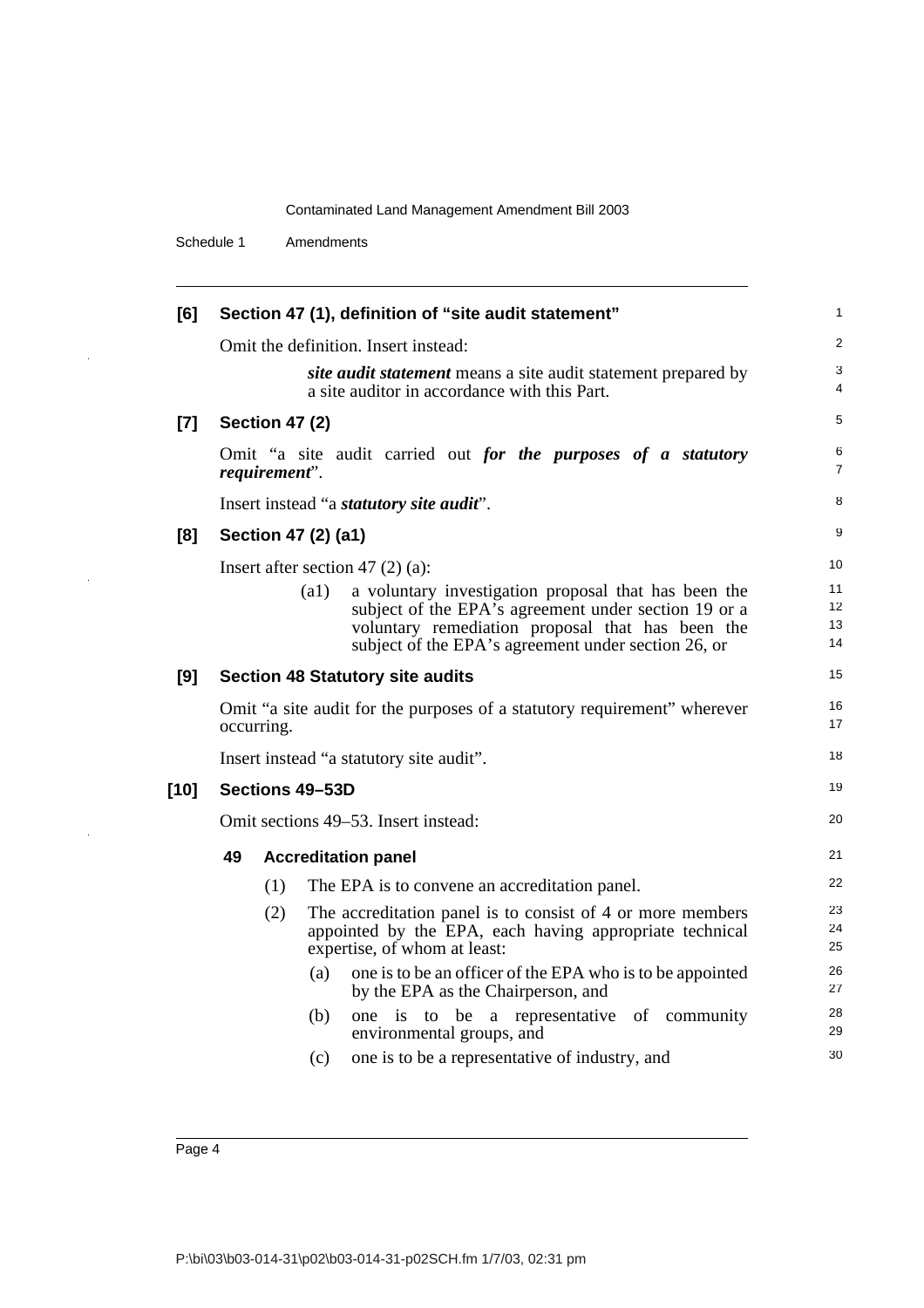Amendments Schedule 1

|    |     | (d)      | one is to have tertiary qualifications in a discipline<br>relevant to the contamination of land.                                                                                                                                                                                                                                                  | $\mathbf{1}$<br>2                |
|----|-----|----------|---------------------------------------------------------------------------------------------------------------------------------------------------------------------------------------------------------------------------------------------------------------------------------------------------------------------------------------------------|----------------------------------|
|    | (3) |          | The functions of the accreditation panel are:                                                                                                                                                                                                                                                                                                     | 3                                |
|    |     | (a)      | to make recommendations to the EPA regarding the<br>suitability of an applicant for accreditation, and                                                                                                                                                                                                                                            | 4<br>5                           |
|    |     | (b)      | to provide such other advice to the EPA as the EPA may<br>request.                                                                                                                                                                                                                                                                                | 6<br>$\overline{7}$              |
|    | (4) |          | The procedure of the accreditation panel is to be determined<br>by the EPA or (subject to any determination of the EPA) by<br>the accreditation panel.                                                                                                                                                                                            | 8<br>9<br>10                     |
|    | (5) |          | The term of office of a member of the accreditation panel is to<br>be determined by the EPA.                                                                                                                                                                                                                                                      | 11<br>12                         |
|    | (6) |          | The EPA may remove a member from the accreditation panel<br>at any time by giving the member notice in writing.                                                                                                                                                                                                                                   | 13<br>14                         |
|    | (7) |          | A member of the accreditation panel is entitled to such<br>allowances in connection with the work of the panel as the<br>EPA approves in respect of the member.                                                                                                                                                                                   | 15<br>16<br>17                   |
|    | (8) |          | Anything done or omitted to be done by a member of the<br>accreditation panel in exercising the functions conferred or<br>imposed on the panel or member by or under this or any other<br>Act does not, if the thing was done or omitted to be done in<br>good faith, subject the member personally to any action,<br>liability, claim or demand. | 18<br>19<br>20<br>21<br>22<br>23 |
| 50 |     |          | Application for accreditation as site auditor                                                                                                                                                                                                                                                                                                     | 24                               |
|    | (1) | auditor. | An individual may apply to the EPA for accreditation as a site                                                                                                                                                                                                                                                                                    | 25<br>26                         |
|    | (2) |          | An application for accreditation as a site auditor must:                                                                                                                                                                                                                                                                                          | 27                               |
|    |     | (a)      | be made in the manner and form approved by the EPA,<br>and                                                                                                                                                                                                                                                                                        | 28<br>29                         |
|    |     | (b)      | be supported by any information required by the EPA,<br>and                                                                                                                                                                                                                                                                                       | 30<br>31                         |
|    |     | (c)      | be accompanied by the application fee (if any)<br>prescribed by the regulations.                                                                                                                                                                                                                                                                  | 32<br>33                         |
|    | (3) |          | Each application for accreditation is to be referred by the EPA<br>to the accreditation panel.                                                                                                                                                                                                                                                    | 34<br>35                         |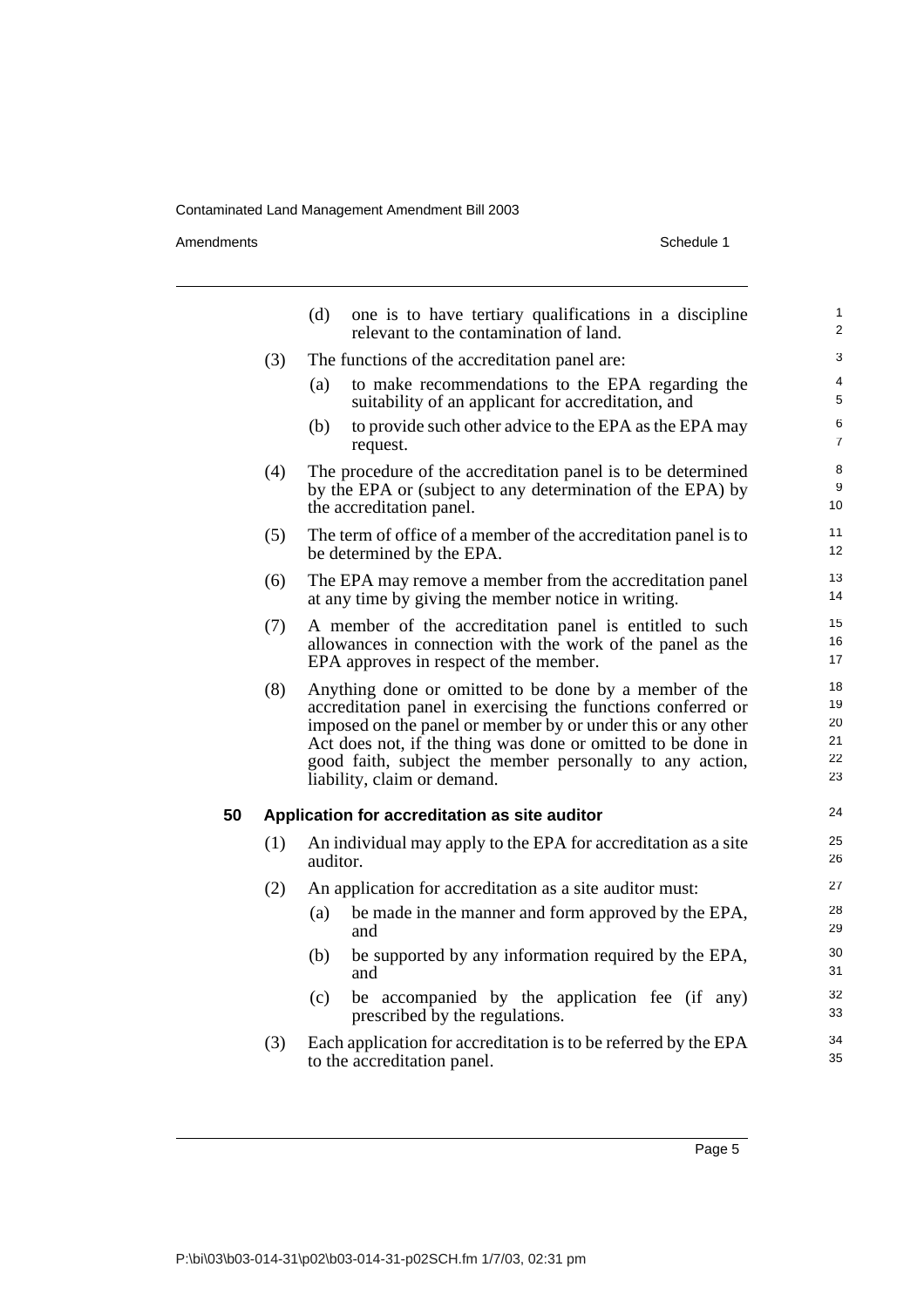Schedule 1 Amendments

|    | (4)                                           | If the EPA considers it necessary in order to determine the<br>suitability of an applicant for accreditation, the EPA may<br>require the applicant to do one or more of the following: | $\mathbf{1}$<br>$\overline{2}$<br>3 |  |  |  |
|----|-----------------------------------------------|----------------------------------------------------------------------------------------------------------------------------------------------------------------------------------------|-------------------------------------|--|--|--|
|    |                                               | to furnish to the EPA, within a specified time, any<br>(a)<br>further particulars that the EPA considers necessary,                                                                    | 4<br>5                              |  |  |  |
|    |                                               | (b)<br>to appear before the accreditation panel for an<br>interview,                                                                                                                   | 6<br>$\overline{7}$                 |  |  |  |
|    |                                               | (c)<br>to undergo an examination as to his or her knowledge.                                                                                                                           | 8                                   |  |  |  |
|    | (5)                                           | The accreditation panel is to make a recommendation to the<br>EPA<br>regarding<br>the suitability of<br>an<br>applicant<br>for<br>accreditation.                                       | 9<br>10 <sup>°</sup><br>11          |  |  |  |
|    | (6)                                           | The EPA may accept or reject the recommendation of the<br>accreditation panel.                                                                                                         | 12<br>13                            |  |  |  |
| 51 | <b>Grant of accreditation as site auditor</b> |                                                                                                                                                                                        |                                     |  |  |  |
|    | (1)                                           | The EPA is to determine an application for accreditation as a<br>site auditor by granting or refusing the application.                                                                 | 15<br>16                            |  |  |  |
|    | (2)                                           | The EPA may refuse to grant the application:                                                                                                                                           |                                     |  |  |  |
|    |                                               | if the applicant fails to comply with section 50 or a<br>(a)<br>requirement made under that section, or                                                                                | 18<br>19                            |  |  |  |
|    |                                               | (b)<br>if, in the opinion of the EPA, the applicant fails to<br>satisfy the requirements of the guidelines in relation to<br>eligibility for accreditation as a site auditor, or       | 20<br>21<br>22                      |  |  |  |
|    |                                               | if, within the period of 2 years before the date the<br>(c)<br>application was made, the EPA revoked or refused to<br>renew the applicant's accreditation as a site auditor, or        | 23<br>24<br>25                      |  |  |  |
|    |                                               | (d)<br>for any other reason that the EPA considers sufficient.                                                                                                                         | 26                                  |  |  |  |
|    | (3)                                           | The EPA must give notice in writing of the determination of<br>the application to the applicant, including:                                                                            | 27<br>28                            |  |  |  |
|    |                                               | if the application is granted, notice of the period for<br>(a)<br>which accreditation is granted and any conditions to<br>which the accreditation is subject, and                      | 29<br>30<br>31                      |  |  |  |
|    |                                               | if the application is refused, the reasons for the refusal.<br>(b)                                                                                                                     | 32                                  |  |  |  |
|    | (4)                                           | An accreditation remains in force for the period specified by<br>the EPA (not exceeding 3 years), subject to any revocation or<br>suspension of the accreditation under this Act.      | 33<br>34<br>35                      |  |  |  |
|    |                                               |                                                                                                                                                                                        |                                     |  |  |  |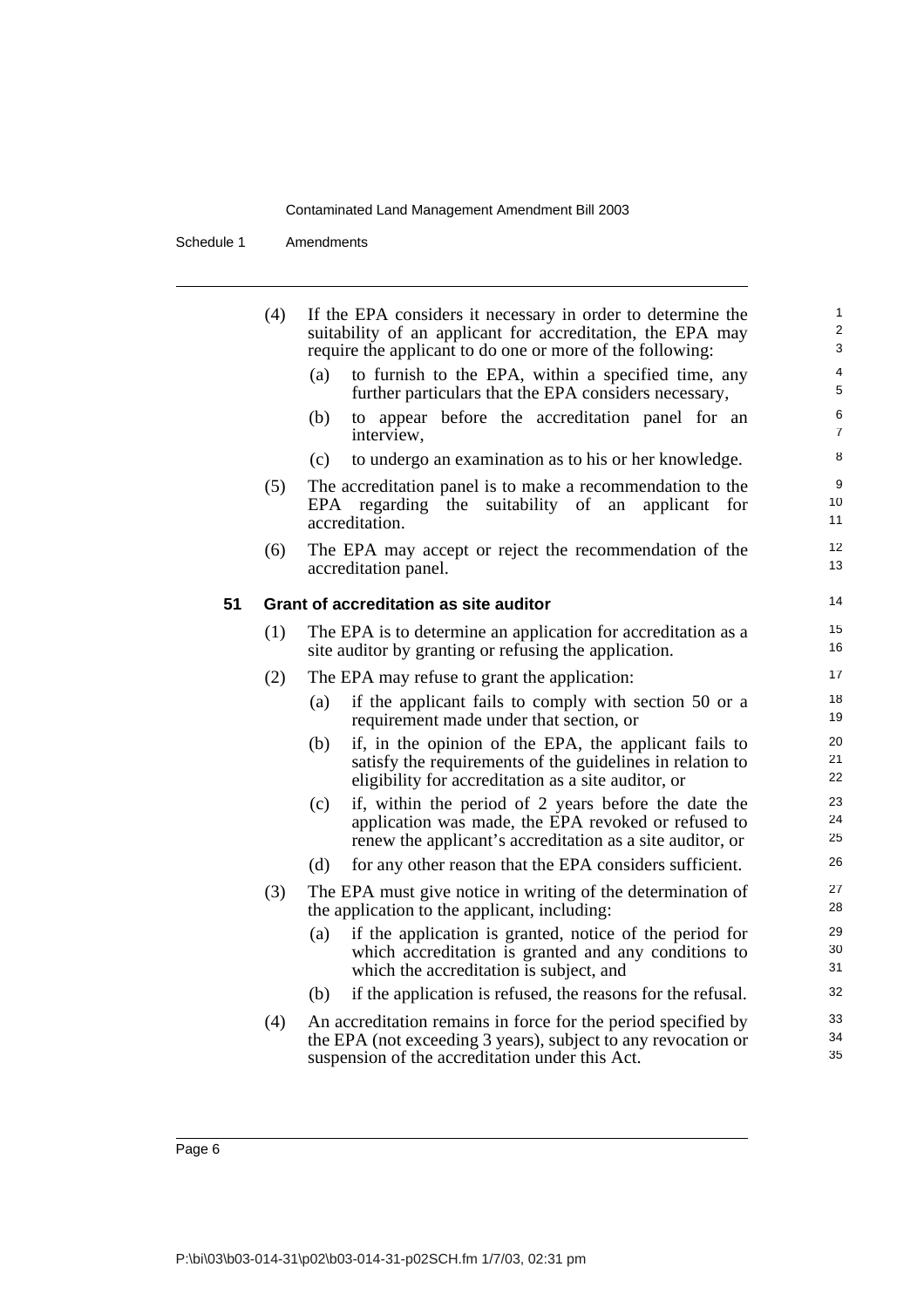Amendments Schedule 1

|    | (5)                             | The regulations may require an accreditation fee to be paid to<br>the EPA, in respect of a grant of accreditation, within the time<br>determined by the EPA.                                                                                                              |                      |  |  |  |  |
|----|---------------------------------|---------------------------------------------------------------------------------------------------------------------------------------------------------------------------------------------------------------------------------------------------------------------------|----------------------|--|--|--|--|
|    | (6)                             | The accreditation fee is to be calculated on the basis of the<br>period for which accreditation is granted.                                                                                                                                                               |                      |  |  |  |  |
| 52 | <b>Renewal of accreditation</b> |                                                                                                                                                                                                                                                                           |                      |  |  |  |  |
|    | (1)                             | An application for renewal of accreditation as a site auditor<br>must:                                                                                                                                                                                                    |                      |  |  |  |  |
|    |                                 | (a)<br>be made in the manner and form approved by the EPA,<br>and                                                                                                                                                                                                         | 9<br>10              |  |  |  |  |
|    |                                 | be supported by any information required by the EPA,<br>(b)<br>and                                                                                                                                                                                                        | 11<br>12             |  |  |  |  |
|    |                                 | be made within the time (if any) prescribed by the<br>(c)<br>regulations.                                                                                                                                                                                                 | 13<br>14             |  |  |  |  |
|    | (2)                             | The EPA may require an applicant to furnish to the EPA,<br>within a specified time, any further particulars that the EPA<br>considers necessary to determine the suitability of the<br>applicant for renewal of accreditation.                                            | 15<br>16<br>17<br>18 |  |  |  |  |
|    | (3)                             | The EPA is to determine an application for renewal of<br>accreditation as a site auditor by granting or refusing the<br>application.                                                                                                                                      | 19<br>20<br>21       |  |  |  |  |
|    | (4)                             | The EPA may refuse to grant renewal of accreditation as a site<br>auditor on any of the grounds referred to in section $56(1)$ or<br>if the applicant fails to comply with this section or a<br>requirement made under this section.                                      | 22<br>23<br>24<br>25 |  |  |  |  |
|    | (5)                             | The EPA must give notice in writing of the determination of<br>the application to the applicant, including:                                                                                                                                                               | 26<br>27             |  |  |  |  |
|    |                                 | if the application is granted, notice of the period for<br>(a)<br>which the renewal of accreditation is granted and any<br>conditions to which the accreditation is subject, and                                                                                          | 28<br>29<br>30       |  |  |  |  |
|    |                                 | if the application is refused, the reasons for the refusal.<br>(b)                                                                                                                                                                                                        | 31                   |  |  |  |  |
|    | (6)                             | If an application for renewal of an accreditation that is in force<br>is made to the EPA within the time (if any) prescribed by the<br>regulations, the accreditation remains in force until notice in<br>writing of the determination of the application is given to the | 32<br>33<br>34<br>35 |  |  |  |  |

Page 7

36

applicant.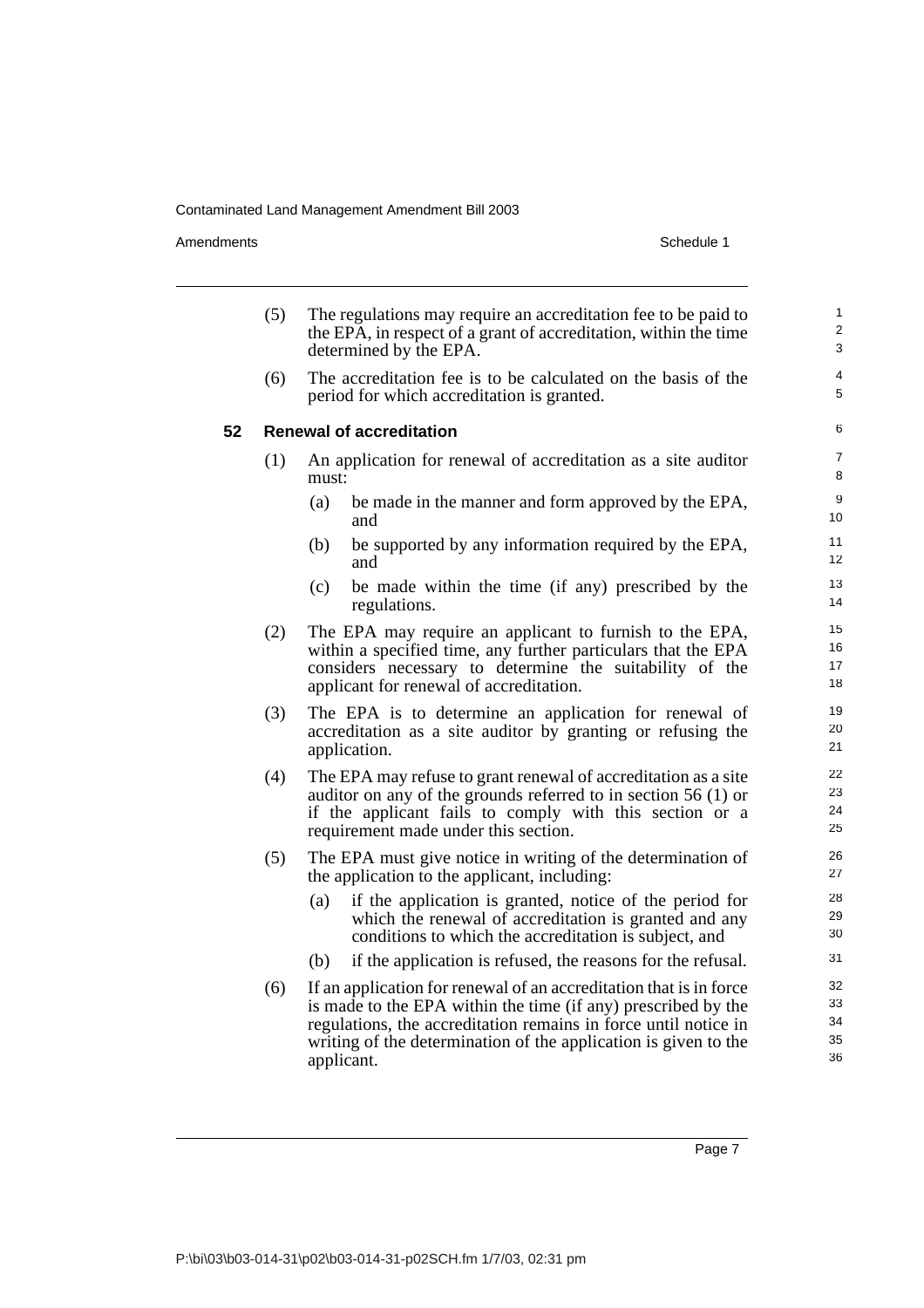Schedule 1 Amendments

(7) If the application is granted, the applicant's accreditation remains in force for the period specified by the EPA (not exceeding 3 years), subject to any revocation or suspension of the accreditation under this Act. (8) If the application is refused, the applicant's accreditation expires when notice in writing of the determination of the application is given to the applicant. (9) The regulations may require an accreditation fee to be paid to the EPA, in respect of a grant of a renewal of accreditation, within the time determined by the EPA. (10) The accreditation fee is to be calculated on the basis of the period for which accreditation is granted. **53 Conditions of accreditation** (1) The EPA may grant accreditation or a renewal of accreditation unconditionally or subject to conditions. (2) In addition, at any time while the accreditation is in force or suspended, the EPA may by notice in writing given to the site auditor: (a) impose conditions or further conditions on the accreditation, or (b) vary or revoke any of the conditions to which the accreditation is subject. (3) A condition imposed by the EPA, or the variation or revocation of a condition, takes effect on the date specified in the notice or on the date on which it is given to the site auditor, whichever is the later. (4) The regulations may impose a condition on an accreditation or class of accreditation. (5) Subject to the regulations, a condition imposed by the regulations cannot be varied or revoked by the EPA and prevails to the extent of any inconsistency over a condition or direction imposed or given by the EPA under this Part. (6) A condition imposed by the EPA may also be varied by a direction given under section 53A. **Note.** Contravention of a condition is not an offence but is grounds for non-renewal, revocation or suspension of accreditation. 1  $\overline{2}$ 3 4 5 6 7 8 9 10 11 12 13 14 15 16 17 18 19 20 21 22 23 24 25 26 27 28 29 30 31 32 33 34 35 36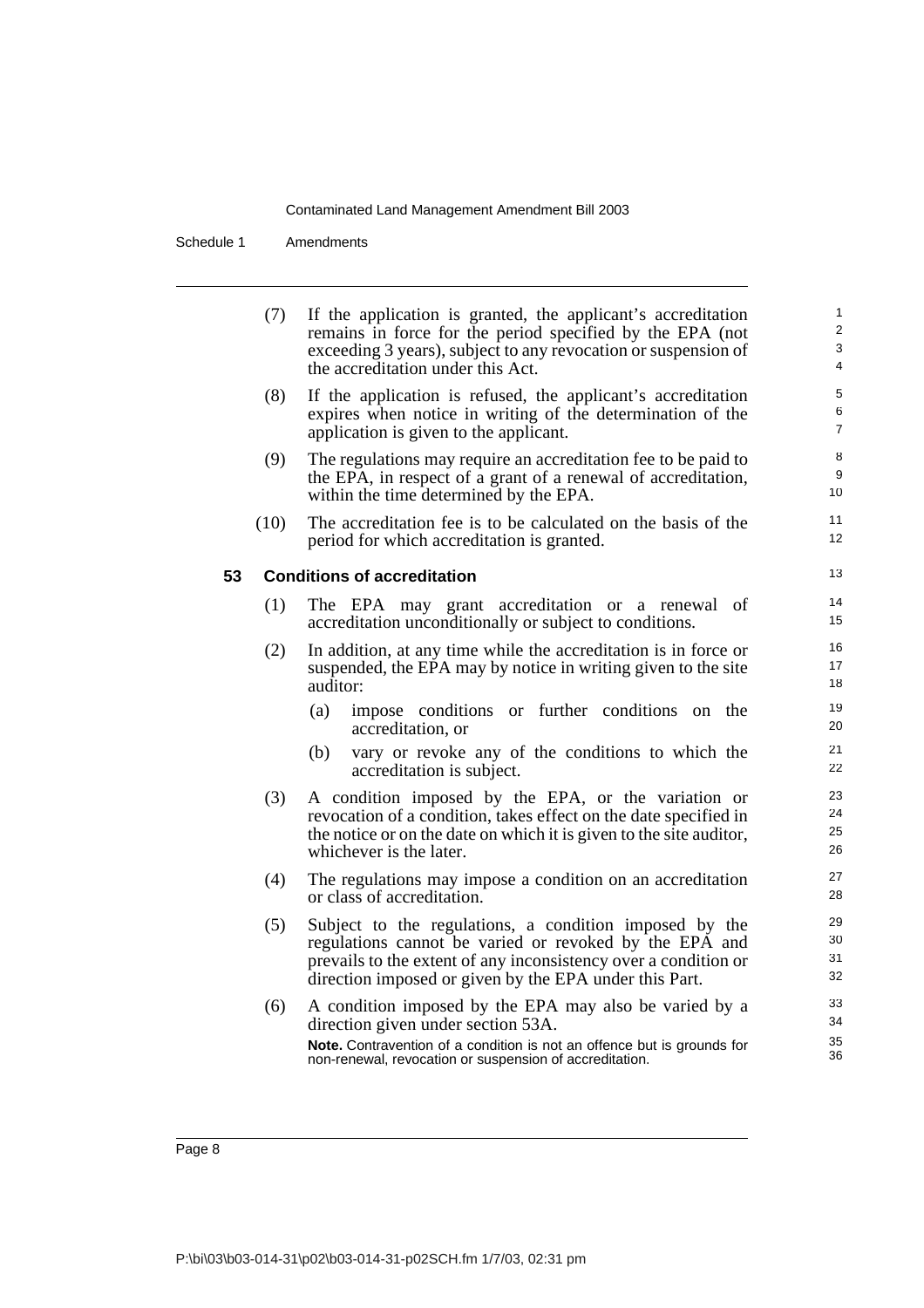Amendments Schedule 1

| 53A | <b>Directions</b>                            |                                                                                                                                                                                                                                               |                      |  |  |  |  |
|-----|----------------------------------------------|-----------------------------------------------------------------------------------------------------------------------------------------------------------------------------------------------------------------------------------------------|----------------------|--|--|--|--|
|     | (1)                                          | The EPA may, by notice in writing given to a site auditor,<br>direct the site auditor:                                                                                                                                                        | $\overline{c}$<br>3  |  |  |  |  |
|     |                                              | to take specified action, or refrain from taking specified<br>(a)<br>action, relating to the conduct of a site audit or class of<br>site audits, or the making of site audit reports and site<br>audit statements, or                         | 4<br>5<br>6<br>7     |  |  |  |  |
|     |                                              | to refrain from conducting a particular site audit or class<br>(b)<br>of site audits for a specified period or until further<br>notice by the EPA.                                                                                            | 8<br>9<br>10         |  |  |  |  |
|     | (2)                                          | A direction takes effect on the date specified in the notice or<br>on the date on which it is given to the site auditor, whichever<br>is the later.                                                                                           | 11<br>12<br>13       |  |  |  |  |
|     |                                              | Note. Contravention of a direction is not an offence but is grounds for<br>non-renewal, revocation or suspension of accreditation.                                                                                                            | 14<br>15             |  |  |  |  |
| 53B | Site audit reports and site audit statements |                                                                                                                                                                                                                                               |                      |  |  |  |  |
|     | (1)                                          | A site auditor must make a site audit report in writing<br>whenever he or she carries out a site audit and furnish that<br>report to the person who commissioned the site audit.                                                              | 17<br>18<br>19       |  |  |  |  |
|     | (2)                                          | The site audit report must contain a critical review of the<br>information collected in relation to the site audit and must<br>clearly set out the reasons for the findings proposed to be<br>contained in the relevant site audit statement. | 20<br>21<br>22<br>23 |  |  |  |  |
|     | (3)                                          | After completing the site audit report, the site auditor must<br>make a site audit statement in a form approved by the EPA<br>and must:                                                                                                       | 24<br>25<br>26       |  |  |  |  |
|     |                                              | (a)<br>furnish that statement to the person who commissioned<br>the site audit, and                                                                                                                                                           | 27<br>28             |  |  |  |  |
|     |                                              | if the site audit is a statutory site audit, at the same time<br>(b)<br>furnish a copy of the statement to the EPA and the local<br>authority for the area in which any land the subject of<br>the site audit is situated.                    | 29<br>30<br>31<br>32 |  |  |  |  |
|     | (4)                                          | The site audit statement must contain the site auditor's<br>findings in relation to the site audit and must be consistent<br>with the reasons set out in the site auditor's site audit report.                                                | 33<br>34<br>35       |  |  |  |  |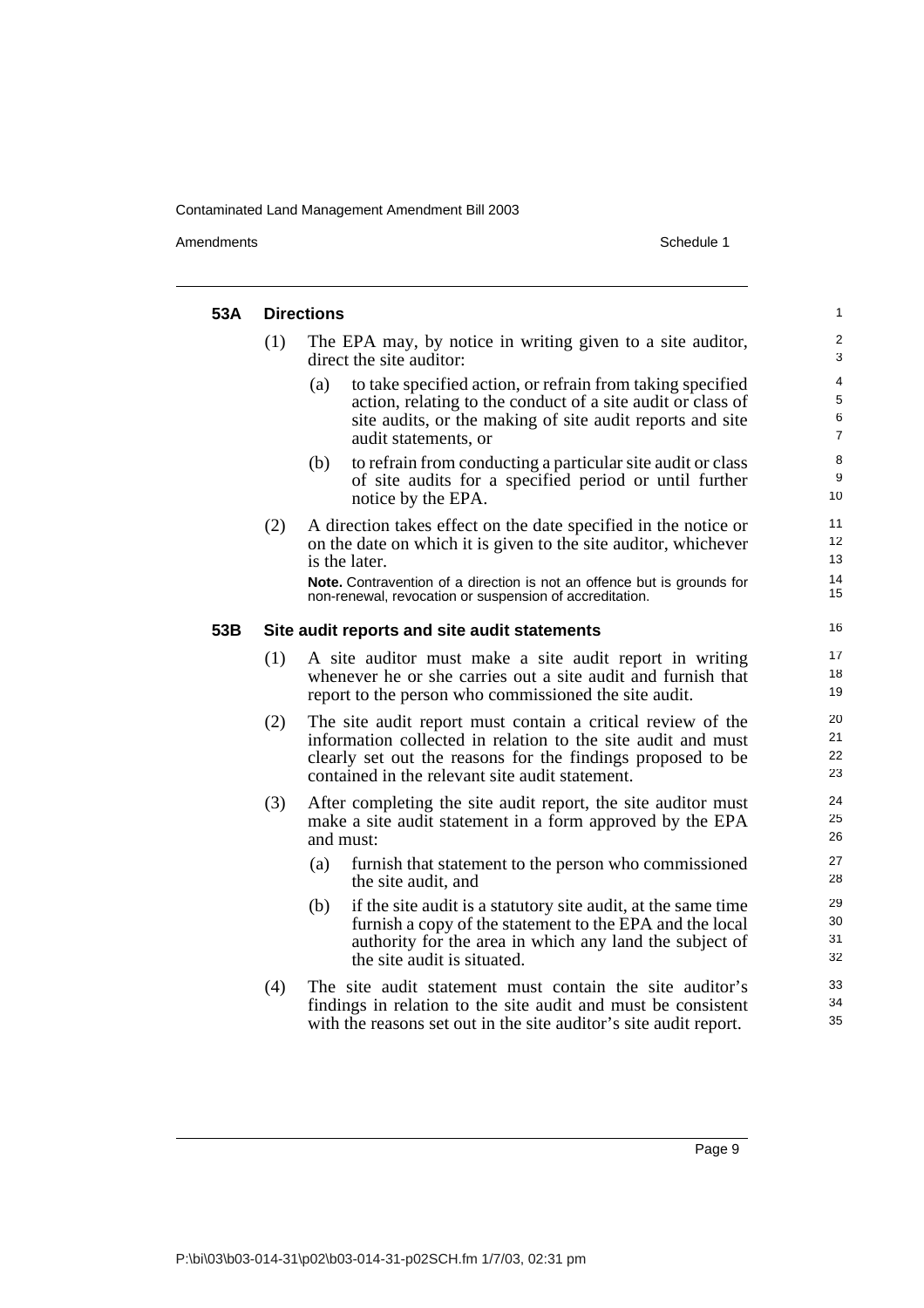Schedule 1 Amendments

|     | (5) | A site auditor must promptly furnish the EPA with any further<br>information, in support of or otherwise relating to a site audit<br>report or a site audit statement, or concerning any site audit<br>carried out by the site auditor, as the EPA may, by notice in<br>writing to the site auditor, require. | $\mathbf{1}$<br>$\overline{2}$<br>3<br>4<br>5 |
|-----|-----|---------------------------------------------------------------------------------------------------------------------------------------------------------------------------------------------------------------------------------------------------------------------------------------------------------------|-----------------------------------------------|
|     | (6) | A site audit is to be carried out, and a site audit report and site<br>audit statement are to be prepared and furnished, by a site<br>auditor:                                                                                                                                                                | 6<br>$\overline{7}$<br>8                      |
|     |     | (a)<br>in compliance with the provisions of this Act and the<br>regulations, and                                                                                                                                                                                                                              | 9<br>10                                       |
|     |     | in accordance with the guidelines, and<br>(b)                                                                                                                                                                                                                                                                 | 11                                            |
|     |     | having regard to the provisions of any environmental<br>(c)<br>planning instruments applying to the site.                                                                                                                                                                                                     | 12<br>13                                      |
| 53C |     | Notification to EPA of statutory site audit                                                                                                                                                                                                                                                                   | 14                                            |
|     |     | A site auditor must, within 7 days of being commissioned to<br>carry out a statutory site audit by any person other than the<br>EPA, give to the EPA a notice in writing specifying the name<br>of the person commissioning the site audit and the location of<br>the land to which the site audit relates.   | 15<br>16<br>17<br>18<br>19                    |
| 53D |     | Annual returns and other notifications                                                                                                                                                                                                                                                                        | 20                                            |
|     | (1) | A site auditor who is accredited for the whole or part of a<br>return period must furnish the EPA with a return showing site<br>audits commenced or completed during that period.                                                                                                                             | 21<br>22<br>23                                |
|     | (2) | The return must be furnished not later than the 31 March next<br>following the end of the return period.                                                                                                                                                                                                      | 24<br>25                                      |
|     | (3) | The return must include particulars of a kind (if any)<br>prescribed by the regulations in respect of each site audit<br>mentioned in the return.                                                                                                                                                             | 26<br>27<br>28                                |
|     | (4) | A site auditor must, within 14 days of any material change in<br>the circumstances of his or her employment or of any other<br>change that may affect the site auditor's accreditation or work<br>as an accredited site auditor, give the EPA notice in writing<br>containing details of the change.          | 29<br>30<br>31<br>32<br>33                    |
|     | (5) | Without limiting subsection (4), a site auditor must, within 14<br>days of any of the following matters occurring, give the EPA<br>notice in writing of the details of the matter:                                                                                                                            | 34<br>35<br>36                                |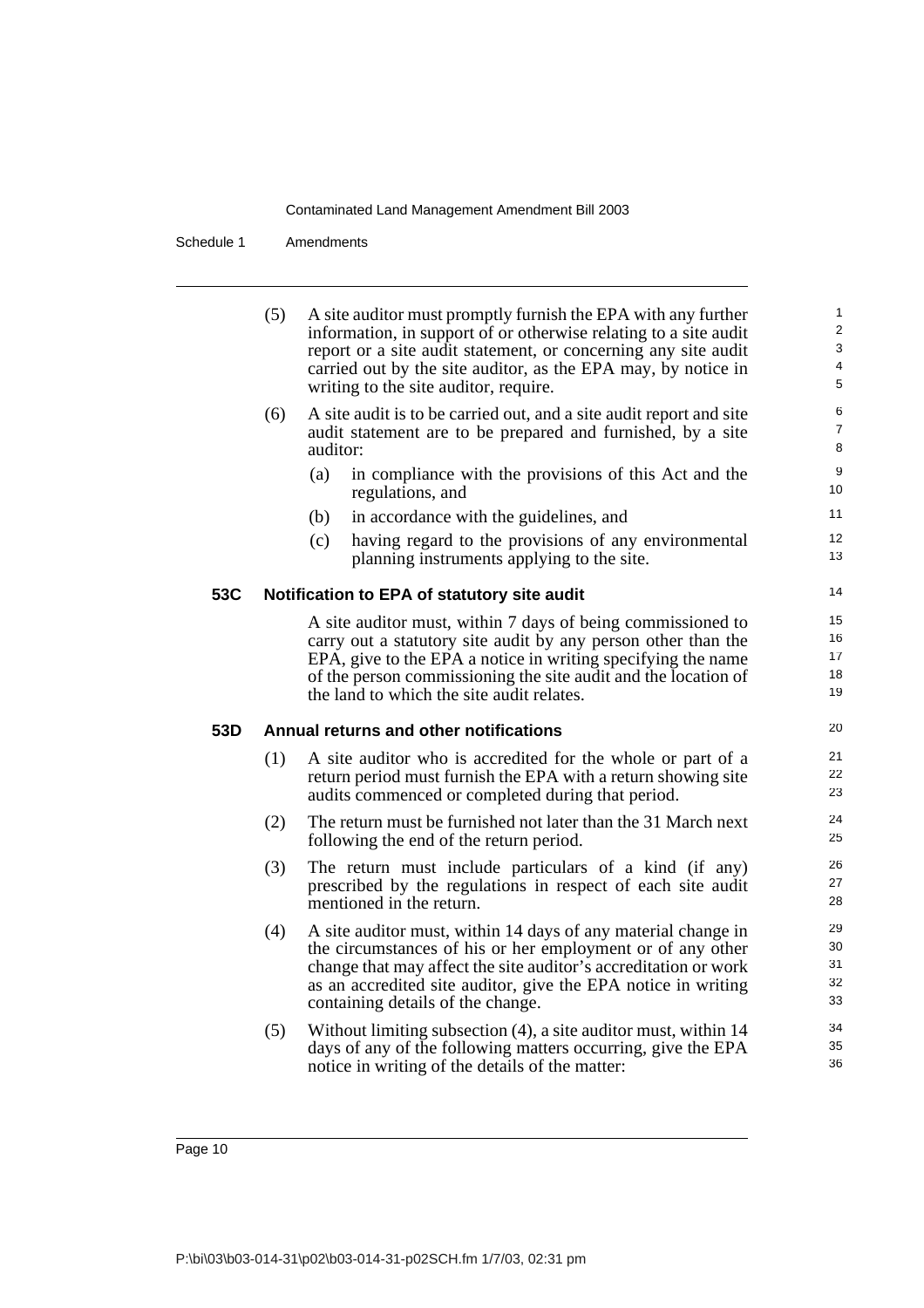Amendments Schedule 1

 $\frac{1}{\sqrt{2}}$ 

| 1                                |
|----------------------------------|
|                                  |
| $\overline{\mathbf{c}}$<br>3     |
| 4<br>5                           |
| 6<br>7                           |
| 8<br>9<br>10                     |
| 11<br>12<br>13                   |
| 14                               |
| 15                               |
| 16<br>17<br>18<br>19<br>20<br>21 |
| 22<br>23                         |
| 24<br>25<br>26<br>27<br>28       |
| 29                               |
| 30                               |
| 31                               |
| 32<br>33<br>34                   |
|                                  |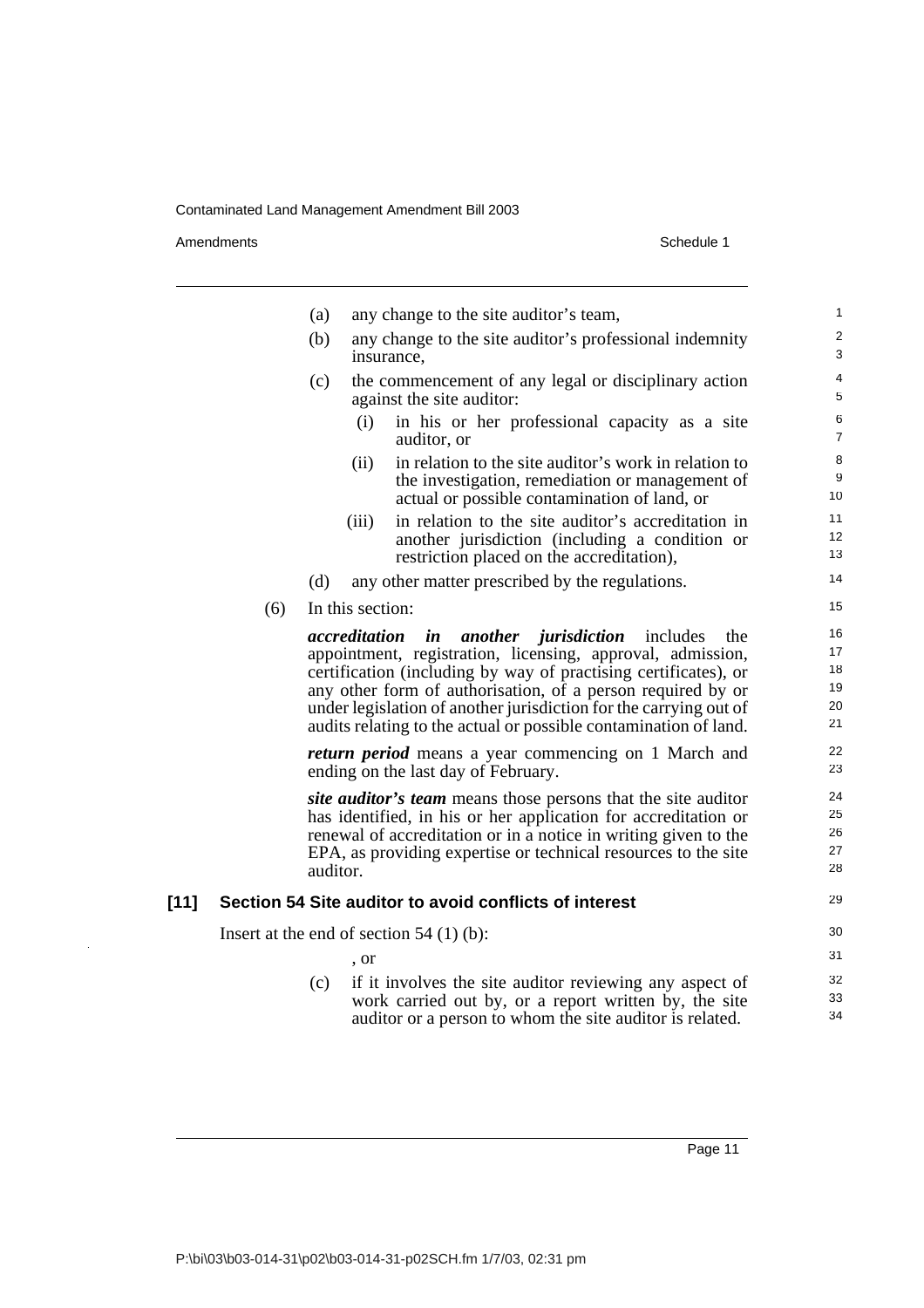Schedule 1 Amendments

| $[12]$ |    | Section 54 (3) (d)                         |                |             |                                                                                                                                                                                                                  | 1                               |
|--------|----|--------------------------------------------|----------------|-------------|------------------------------------------------------------------------------------------------------------------------------------------------------------------------------------------------------------------|---------------------------------|
|        |    | Insert at the end of section 54 $(3)$ (c): | $\overline{2}$ |             |                                                                                                                                                                                                                  |                                 |
|        |    |                                            |                |             |                                                                                                                                                                                                                  | 3                               |
|        |    |                                            | (d)            | , or        | is employed by the same employer as the person.                                                                                                                                                                  | 4                               |
|        |    |                                            |                |             |                                                                                                                                                                                                                  |                                 |
| $[13]$ |    | Sections 55 and 56                         |                |             |                                                                                                                                                                                                                  | 5                               |
|        |    |                                            |                |             | Omit the sections. Insert instead:                                                                                                                                                                               | 6                               |
|        | 55 |                                            |                |             | <b>False audits or information</b>                                                                                                                                                                               | $\overline{7}$                  |
|        |    |                                            |                | particular. | A person must not, in or in connection with a site audit, a site<br>audit report or a site audit statement, make any statement that<br>the person knows to be false or misleading in a material                  | 8<br>9<br>10 <sup>1</sup><br>11 |
|        |    |                                            |                |             | Maximum penalty:                                                                                                                                                                                                 | 12                              |
|        |    |                                            | (a)            |             | in the case of a corporation— $1,250$ penalty units, or                                                                                                                                                          | 13                              |
|        |    |                                            | (b)            |             | in the case of an individual—600 penalty units or<br>imprisonment for 2 years, or both.                                                                                                                          | 14<br>15                        |
|        | 56 |                                            |                |             | Revocation, suspension or refusal to renew accreditation                                                                                                                                                         | 16                              |
|        |    | (1)                                        |                |             | The EPA may, by notice in writing given to a site auditor,<br>suspend, revoke or refuse to renew the site auditor's<br>accreditation if it is of the opinion that one or more of the<br>following grounds exist: | 17<br>18<br>19<br>20            |
|        |    |                                            | (a)            |             | the site auditor no longer satisfies the requirements of<br>the guidelines in relation to eligibility for accreditation<br>as a site auditor,                                                                    | 21<br>22<br>23                  |
|        |    |                                            | (b)            |             | the site auditor has contravened:                                                                                                                                                                                | 24                              |
|        |    |                                            |                | (i)         | any of the provisions of this Part, or                                                                                                                                                                           | 25                              |
|        |    |                                            |                | (ii)        | any of the provisions of the regulations, or                                                                                                                                                                     | 26                              |
|        |    |                                            |                | (iii)       | a condition to which the accreditation is subject,<br><sub>or</sub>                                                                                                                                              | 27<br>28                        |
|        |    |                                            |                | (iv)        | a direction given to the site auditor by the EPA<br>under this Part.                                                                                                                                             | 29<br>30                        |
|        |    |                                            | (c)            |             | the site auditor is not carrying out sufficient bona fide<br>site audits to justify continued accreditation,                                                                                                     | 31<br>32                        |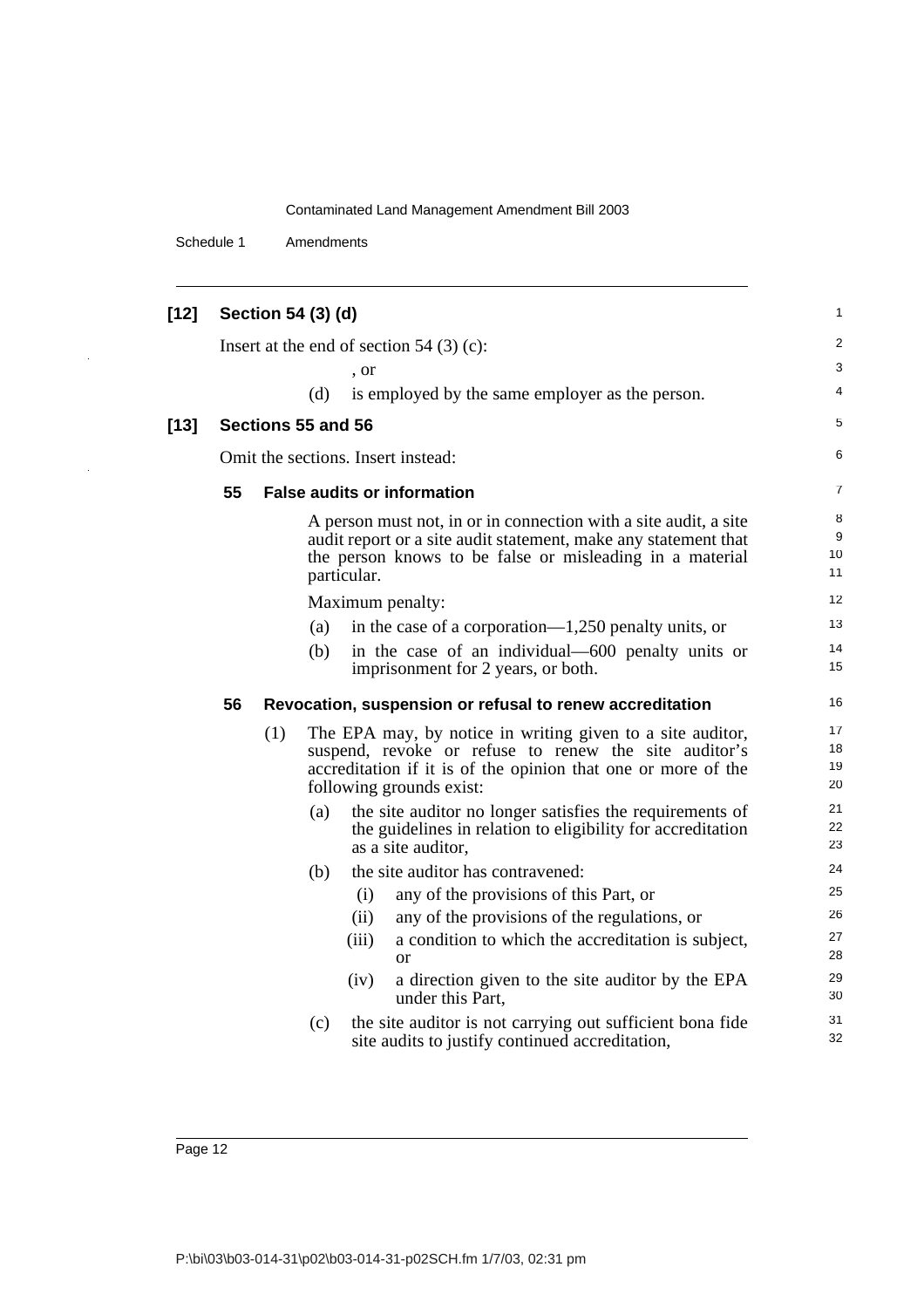Amendments Schedule 1

| (d) | the site auditor's accreditation in another jurisdiction<br>has been changed because of conduct that would (if it<br>occurred in New South Wales) authorise revocation or<br>suspension of the person's accreditation under this Act,<br>Note. Section 33 of the Mutual Recognition Act 1992 of the<br>Commonwealth states that if a person's registration in an<br>occupation in a State is cancelled, suspended or subject to a<br>condition in relation to criminal, civil or disciplinary proceedings,<br>then the person's registration in the equivalent occupation in<br>another State is affected in the same way. See also section 32 of<br>the Trans-Tasman Mutual Recognition Act 1997 of the<br>Commonwealth which has a similar provision in relation to<br>disciplinary proceedings occurring in New Zealand. | 1<br>$\mathbf 2$<br>3<br>4<br>5<br>$\,6$<br>$\overline{7}$<br>$\,8\,$<br>9<br>10<br>11<br>12<br>13                                                                                                                                                                                                                                                                                                                                                                                                  |
|-----|-----------------------------------------------------------------------------------------------------------------------------------------------------------------------------------------------------------------------------------------------------------------------------------------------------------------------------------------------------------------------------------------------------------------------------------------------------------------------------------------------------------------------------------------------------------------------------------------------------------------------------------------------------------------------------------------------------------------------------------------------------------------------------------------------------------------------------|-----------------------------------------------------------------------------------------------------------------------------------------------------------------------------------------------------------------------------------------------------------------------------------------------------------------------------------------------------------------------------------------------------------------------------------------------------------------------------------------------------|
| (e) | the site auditor provided false or misleading<br>information in connection with an application for<br>accreditation or renewal of accreditation,                                                                                                                                                                                                                                                                                                                                                                                                                                                                                                                                                                                                                                                                            | 14<br>15<br>16                                                                                                                                                                                                                                                                                                                                                                                                                                                                                      |
| (f) | the site auditor fails to pay an accreditation fee within<br>the time determined by the EPA, or such further time as<br>the EPA may allow,                                                                                                                                                                                                                                                                                                                                                                                                                                                                                                                                                                                                                                                                                  | 17<br>18<br>19                                                                                                                                                                                                                                                                                                                                                                                                                                                                                      |
| (g) | any other ground prescribed by the regulations,                                                                                                                                                                                                                                                                                                                                                                                                                                                                                                                                                                                                                                                                                                                                                                             | 20                                                                                                                                                                                                                                                                                                                                                                                                                                                                                                  |
| (h) | the action is justified having regard to:                                                                                                                                                                                                                                                                                                                                                                                                                                                                                                                                                                                                                                                                                                                                                                                   | 21                                                                                                                                                                                                                                                                                                                                                                                                                                                                                                  |
|     | the quality of the site auditor's work in relation to<br>(i)<br>site audits in recent accreditation periods, or                                                                                                                                                                                                                                                                                                                                                                                                                                                                                                                                                                                                                                                                                                             | 22<br>23                                                                                                                                                                                                                                                                                                                                                                                                                                                                                            |
|     | any formal or informal disciplinary action taken<br>(ii)<br>against the site auditor under this Act, or                                                                                                                                                                                                                                                                                                                                                                                                                                                                                                                                                                                                                                                                                                                     | 24<br>25                                                                                                                                                                                                                                                                                                                                                                                                                                                                                            |
|     | (iii)<br>any other matter that the EPA considers to be<br>relevant to the site auditor's suitability for<br>accreditation.                                                                                                                                                                                                                                                                                                                                                                                                                                                                                                                                                                                                                                                                                                  | 26<br>27<br>28                                                                                                                                                                                                                                                                                                                                                                                                                                                                                      |
|     |                                                                                                                                                                                                                                                                                                                                                                                                                                                                                                                                                                                                                                                                                                                                                                                                                             | 29<br>30<br>31                                                                                                                                                                                                                                                                                                                                                                                                                                                                                      |
|     |                                                                                                                                                                                                                                                                                                                                                                                                                                                                                                                                                                                                                                                                                                                                                                                                                             | 32<br>33<br>34<br>35<br>36                                                                                                                                                                                                                                                                                                                                                                                                                                                                          |
|     |                                                                                                                                                                                                                                                                                                                                                                                                                                                                                                                                                                                                                                                                                                                                                                                                                             | 37                                                                                                                                                                                                                                                                                                                                                                                                                                                                                                  |
| (a) | for the period specified in the notice effecting the<br>suspension, or                                                                                                                                                                                                                                                                                                                                                                                                                                                                                                                                                                                                                                                                                                                                                      | 38<br>39                                                                                                                                                                                                                                                                                                                                                                                                                                                                                            |
|     |                                                                                                                                                                                                                                                                                                                                                                                                                                                                                                                                                                                                                                                                                                                                                                                                                             | A suspension of accreditation may be for a specified period,<br>until completion of specified conditions, or until further<br>notice by the EPA.<br>If a site auditor's accreditation is suspended until the<br>fulfilment of specified conditions, the EPA must give the site<br>auditor notice in writing that the accreditation is reinstated as<br>soon as practicable after it is satisfied that the specified<br>conditions have been fulfilled.<br>A suspension of accreditation has effect: |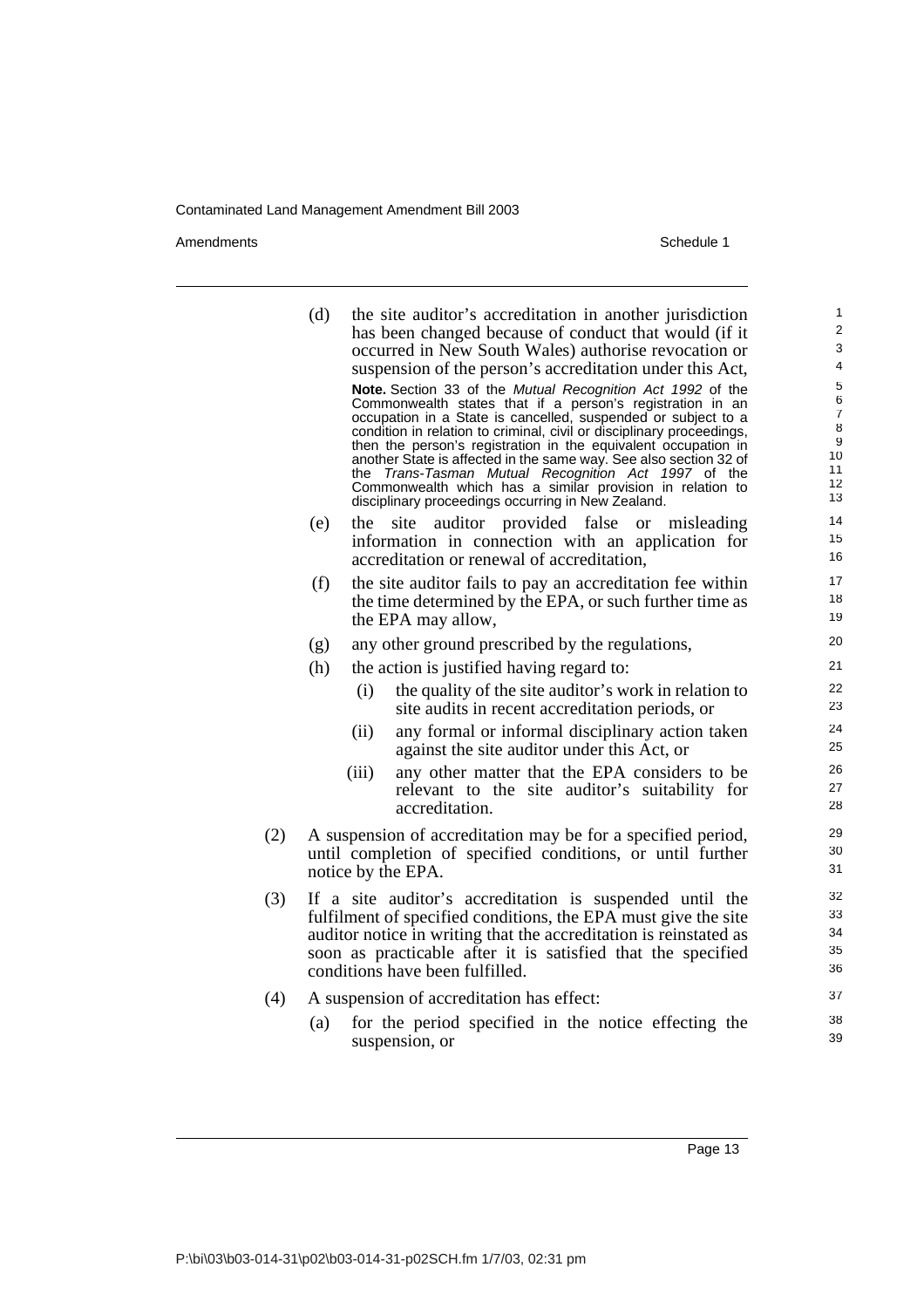Schedule 1 Amendments

|     | (b)                                                                                                                                                                                                                                                                                                                                                                                                                            | if no period is specified in the notice, or if accreditation<br>suspended until the<br>fulfilment of<br>specified<br><i>is</i><br>conditions, for the period:         | 1<br>$\overline{2}$<br>3 |  |  |  |  |  |
|-----|--------------------------------------------------------------------------------------------------------------------------------------------------------------------------------------------------------------------------------------------------------------------------------------------------------------------------------------------------------------------------------------------------------------------------------|-----------------------------------------------------------------------------------------------------------------------------------------------------------------------|--------------------------|--|--|--|--|--|
|     |                                                                                                                                                                                                                                                                                                                                                                                                                                | commencing on the date specified in the notice or<br>(i)<br>on the date on which it is given to the site auditor,<br>whichever is the later, and                      | 4<br>5<br>6              |  |  |  |  |  |
|     |                                                                                                                                                                                                                                                                                                                                                                                                                                | finishing on the date the EPA gives the site<br>(ii)<br>auditor notice in writing that the site auditor's<br>accreditation is reinstated or revoked.                  | $\overline{7}$<br>8<br>9 |  |  |  |  |  |
| (5) | 10<br>An accreditation is taken not to be in force during the period<br>11<br>in which a suspension has effect.                                                                                                                                                                                                                                                                                                                |                                                                                                                                                                       |                          |  |  |  |  |  |
| (6) | 12<br>A revocation of accreditation takes effect on the date<br>13<br>specified in the notice given by the EPA or on the date on<br>14<br>which it is given to the site auditor, whichever is the later.                                                                                                                                                                                                                       |                                                                                                                                                                       |                          |  |  |  |  |  |
| (7) |                                                                                                                                                                                                                                                                                                                                                                                                                                | The EPA may revoke an accreditation that is suspended.                                                                                                                | 15                       |  |  |  |  |  |
| (8) | The EPA must not suspend, revoke or refuse to renew<br>accreditation on a ground specified in this section unless<br>before doing so:                                                                                                                                                                                                                                                                                          |                                                                                                                                                                       |                          |  |  |  |  |  |
|     | (a)                                                                                                                                                                                                                                                                                                                                                                                                                            | it has given notice in writing to the site auditor that it<br>intends to do so, and                                                                                   | 19<br>20                 |  |  |  |  |  |
|     | (b)                                                                                                                                                                                                                                                                                                                                                                                                                            | it has specified in that notice the reasons for its intention<br>to do so, and                                                                                        | 21<br>22                 |  |  |  |  |  |
|     | (c)                                                                                                                                                                                                                                                                                                                                                                                                                            | it has given the site auditor a reasonable opportunity to<br>relation<br>make submissions in<br>to the<br>proposed<br>revocation, suspension or refusal to renew, and | 23<br>24<br>25           |  |  |  |  |  |
|     | (d)                                                                                                                                                                                                                                                                                                                                                                                                                            | it has taken into consideration any submissions made by<br>the site auditor.                                                                                          | 26<br>27                 |  |  |  |  |  |
| (9) | In this section:                                                                                                                                                                                                                                                                                                                                                                                                               |                                                                                                                                                                       |                          |  |  |  |  |  |
|     | <i>accreditation</i><br>another jurisdiction<br>$\boldsymbol{i}$ n<br>includes<br>the<br>appointment, registration, licensing, approval, admission,<br>certification (including by way of practising certificates), or<br>any other form of authorisation, of a person required by or<br>under legislation of another jurisdiction for the carrying out of<br>audits relating to the actual or possible contamination of land. |                                                                                                                                                                       |                          |  |  |  |  |  |
|     |                                                                                                                                                                                                                                                                                                                                                                                                                                |                                                                                                                                                                       |                          |  |  |  |  |  |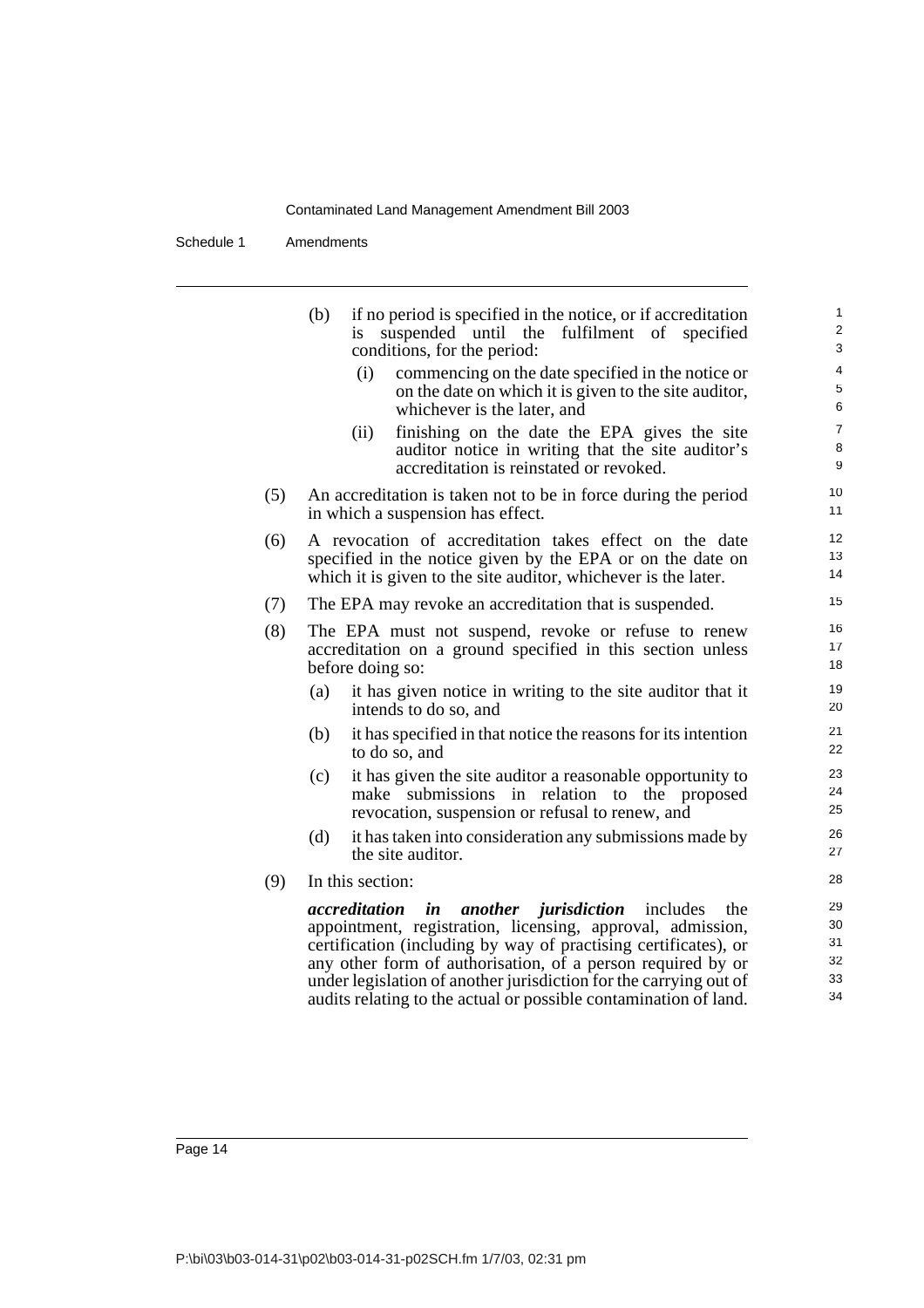Amendments **Schedule 1** 

l,

| $[14]$ | <b>Section 57 Holding out</b>   |     |                                                                                                                                                                                                                                                                                                                                                                                                           | $\mathbf{1}$                            |  |  |  |  |
|--------|---------------------------------|-----|-----------------------------------------------------------------------------------------------------------------------------------------------------------------------------------------------------------------------------------------------------------------------------------------------------------------------------------------------------------------------------------------------------------|-----------------------------------------|--|--|--|--|
|        | Insert after section $57(1)$ :  |     |                                                                                                                                                                                                                                                                                                                                                                                                           |                                         |  |  |  |  |
|        | (1A)                            |     | An individual must not make any representation, or cause or<br>allow any representation to be made, to the effect that the<br>individual is authorised by his or her accreditation to carry out<br>a statutory site audit, or class of statutory site audits, if the<br>individual is prohibited from carrying out that site audit or<br>class of site audits by a condition of his or her accreditation. | 3<br>4<br>5<br>6<br>$\overline{7}$<br>8 |  |  |  |  |
|        |                                 |     | Maximum penalty: 600 penalty units.                                                                                                                                                                                                                                                                                                                                                                       | 9                                       |  |  |  |  |
| $[15]$ | <b>Section 105 Guidelines</b>   |     |                                                                                                                                                                                                                                                                                                                                                                                                           | 10                                      |  |  |  |  |
|        | Insert after section $105(4)$ : |     |                                                                                                                                                                                                                                                                                                                                                                                                           |                                         |  |  |  |  |
|        | (5)                             |     | The EPA is to give each site auditor accredited under Part 4<br>notice in writing of the following:                                                                                                                                                                                                                                                                                                       | 12<br>13                                |  |  |  |  |
|        |                                 | (a) | the making or approval of a guideline under this<br>section,                                                                                                                                                                                                                                                                                                                                              | 14<br>15                                |  |  |  |  |
|        |                                 | (b) | the amendment or revocation of any such guideline or<br>approval.                                                                                                                                                                                                                                                                                                                                         | 16<br>17                                |  |  |  |  |
|        | (6)                             |     | Without limiting subsection (1), the guidelines may make<br>provision for or with respect to eligibility for accreditation as<br>a site auditor under Part 4, including in relation to the<br>following matters:                                                                                                                                                                                          | 18<br>19<br>20<br>21                    |  |  |  |  |
|        |                                 | (a) | relevant experience and expertise in contaminated site<br>work,                                                                                                                                                                                                                                                                                                                                           | 22<br>23                                |  |  |  |  |
|        |                                 | (b) | proven high standards of integrity and objectivity,                                                                                                                                                                                                                                                                                                                                                       | 24                                      |  |  |  |  |
|        |                                 | (c) | understanding of the impact of contaminated sites on<br>the environment, public health and safety,                                                                                                                                                                                                                                                                                                        | 25<br>26                                |  |  |  |  |
|        |                                 | (d) | understanding of relevant legislation and associated<br>policies,                                                                                                                                                                                                                                                                                                                                         | 27<br>28                                |  |  |  |  |
|        |                                 | (e) | understanding of the methods for assessing and<br>managing contaminated sites,                                                                                                                                                                                                                                                                                                                            | 29<br>30                                |  |  |  |  |
|        |                                 | (f) | access to relevant areas of expertise and resources,                                                                                                                                                                                                                                                                                                                                                      | 31                                      |  |  |  |  |
|        |                                 | (g) | knowledge of relevant scientific literature,                                                                                                                                                                                                                                                                                                                                                              | 32                                      |  |  |  |  |
|        |                                 | (h) | insurance,                                                                                                                                                                                                                                                                                                                                                                                                | 33                                      |  |  |  |  |
|        |                                 | (i) | any other matter prescribed by the regulations.                                                                                                                                                                                                                                                                                                                                                           | 34                                      |  |  |  |  |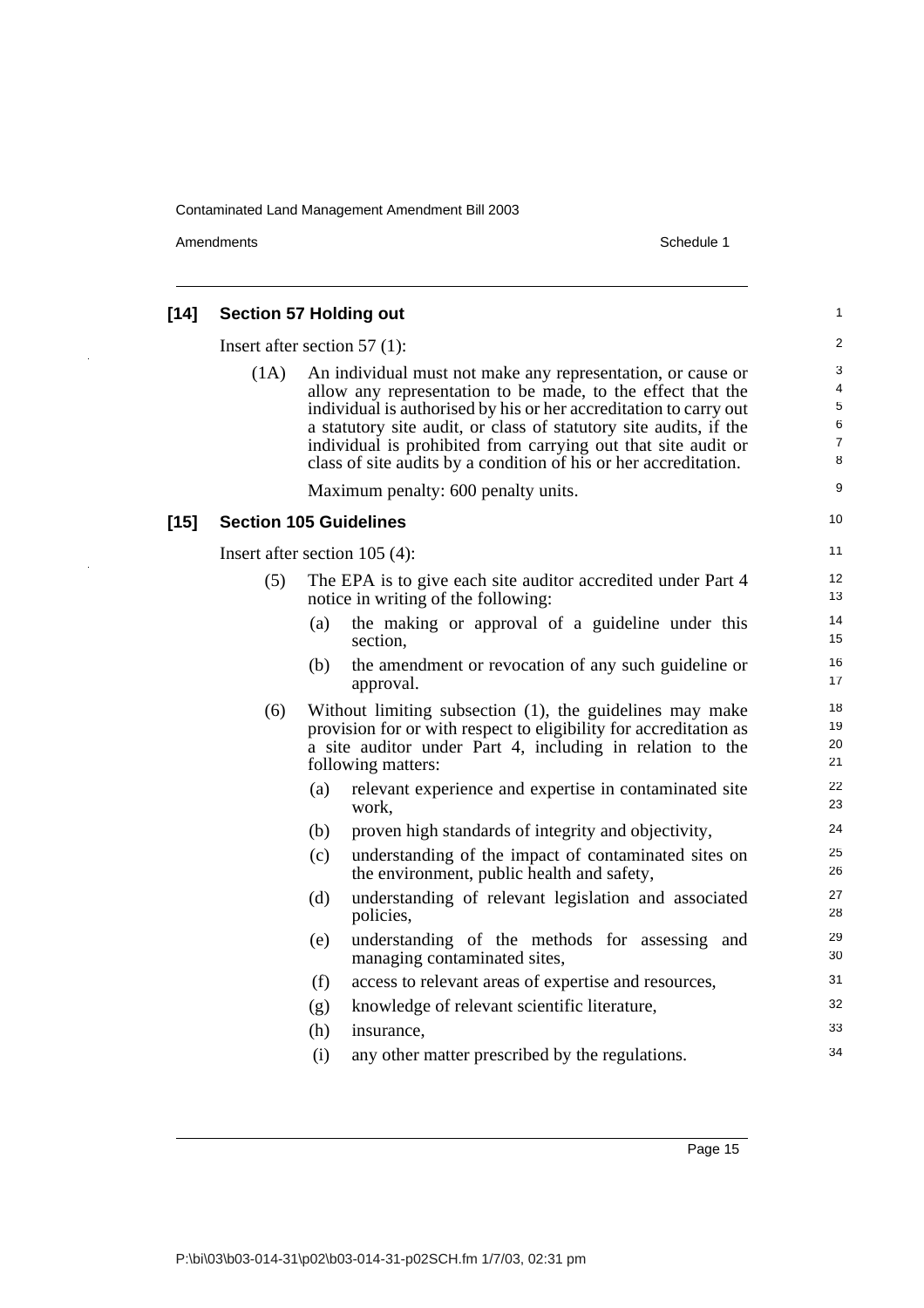Schedule 1 Amendments

 $\overline{\phantom{a}}$ 

| $[16]$ | <b>Section 112 Regulations</b>                                                          |                        |          |                                                                                                                                                                                                                                                                                                                          |                                        |  |  |  |
|--------|-----------------------------------------------------------------------------------------|------------------------|----------|--------------------------------------------------------------------------------------------------------------------------------------------------------------------------------------------------------------------------------------------------------------------------------------------------------------------------|----------------------------------------|--|--|--|
|        |                                                                                         |                        | (b)      | Omit section 112 (2) (b). Insert instead:<br>the circumstances in which a fee, or part of a fee,<br>payable under Part 4 may be waived or refunded by the<br>EPA,                                                                                                                                                        | $\overline{\mathbf{c}}$<br>3<br>4<br>5 |  |  |  |
| $[17]$ |                                                                                         |                        |          | <b>Schedule 2 Savings and transitional provisions</b>                                                                                                                                                                                                                                                                    | 6                                      |  |  |  |
|        | Insert at the end of clause $1(1)$ :<br>Contaminated Land Management Amendment Act 2003 |                        |          |                                                                                                                                                                                                                                                                                                                          |                                        |  |  |  |
|        |                                                                                         |                        |          |                                                                                                                                                                                                                                                                                                                          |                                        |  |  |  |
| $[18]$ | Schedule 2, clauses 7-10                                                                |                        |          |                                                                                                                                                                                                                                                                                                                          |                                        |  |  |  |
|        |                                                                                         | Insert after clause 6: |          |                                                                                                                                                                                                                                                                                                                          |                                        |  |  |  |
|        | $\overline{7}$                                                                          |                        |          | <b>Recovery of costs</b>                                                                                                                                                                                                                                                                                                 | 11                                     |  |  |  |
|        |                                                                                         |                        |          | Section 36, as amended by the Contaminated Land<br>Management Amendment Act 2003, extends to costs incurred<br>before the amendment of that section by that Act if those costs<br>were incurred on or after 1 September 1998.                                                                                            | 12<br>13<br>14<br>15                   |  |  |  |
|        | 8                                                                                       |                        |          | Existing accreditation as a site auditor and suspension                                                                                                                                                                                                                                                                  | 16                                     |  |  |  |
|        |                                                                                         | (1)                    | granted. | An accreditation (including any conditions to which the<br>accreditation is subject) in force immediately before the<br>commencement of Schedule 1 [10] to the Contaminated Land<br>Management Amendment Act 2003 (the amending Act),<br>continues in force for the balance of the term for which it was                 | 17<br>18<br>19<br>20<br>21<br>22       |  |  |  |
|        |                                                                                         | (2)                    | Act.     | An accreditation referred to in subclause (1) is taken to have<br>been validly granted or renewed, and any condition to which<br>the accreditation is subject is taken to have been validly<br>imposed, under Part 4 of this Act as amended by the amending                                                              | 23<br>24<br>25<br>26<br>27             |  |  |  |
|        |                                                                                         | (3)                    | A        | in effect<br>immediately<br>before<br>suspension<br>the<br>commencement of Schedule 1 [10] to the amending Act,<br>continues to have effect until further notice by the EPA. The<br>suspension is taken to have effect under Part 4 of this Act as<br>amended by the amending Act and section 56 applies<br>accordingly. | 28<br>29<br>30<br>31<br>32<br>33       |  |  |  |